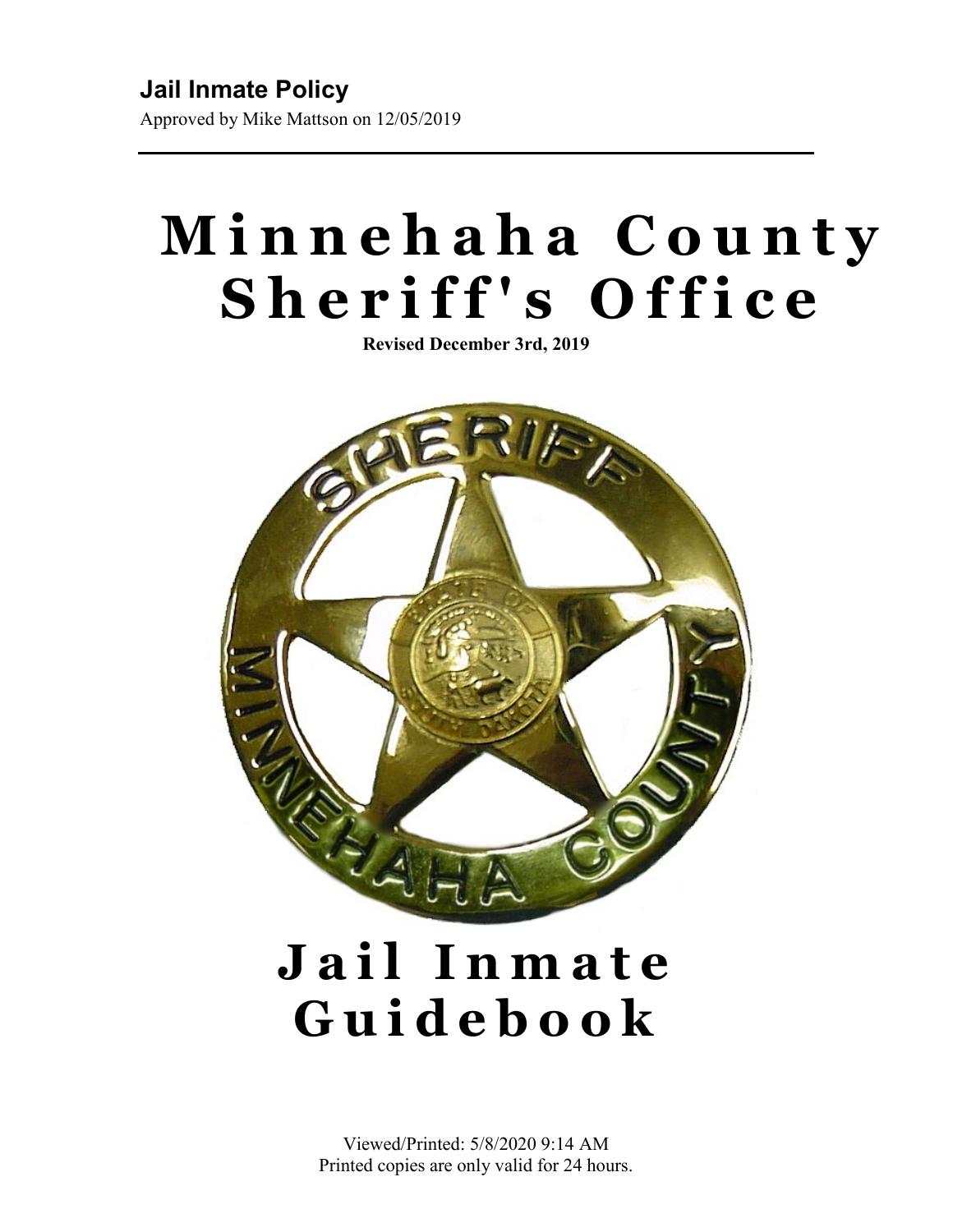Approved by Mike Mattson on 12/05/2019

| <b>Section 1: Introduction</b>              | <b>Section 5: Possessions</b>                 |  |
|---------------------------------------------|-----------------------------------------------|--|
| <b>Mission Statement</b>                    | Contraband                                    |  |
| Introduction                                | <b>Smuggling</b>                              |  |
| <b>PREA</b>                                 | $K-9$                                         |  |
| <b>Correctional Staff</b>                   | <b>Authorized Possessions</b>                 |  |
| <b>Section 2: Facility Orientation</b>      | <b>Issued Items</b>                           |  |
| <b>Intercom/Emergency Call Button</b>       | <b>Personal Property</b>                      |  |
| <b>Inmate Identification</b>                | Personal Jewelry and clothing                 |  |
| <b>Personal Attire</b>                      | <b>Tobacco/Cell Phones/Outside Food-Drink</b> |  |
| <b>Environment</b>                          | <b>Section 6: Kiosk/ Inmate Account</b>       |  |
| <b>Housing/Classification</b>               | <b>Kiosk</b>                                  |  |
| <b>Living Quarters</b>                      | <b>Inmate Account</b>                         |  |
| <b>Cell Doors</b>                           | <b>Room and Board</b>                         |  |
| <b>Formal Counts</b>                        | <b>Split Deposits</b>                         |  |
| <b>Personal Conduct</b>                     | Commissary                                    |  |
| <b>Out of Bounds</b>                        | <b>Indigent Status</b>                        |  |
| <b>Personal Hygiene</b>                     | <b>General Inmate Requests</b>                |  |
| <b>Haircuts/Fingernail Clippers/ Razors</b> | <b>Inmate Grievances</b>                      |  |
| <b>Inmate Movement</b>                      | <b>Section 7: Programs</b>                    |  |
| <b>Pat Searches</b>                         | <b>EM Application</b>                         |  |
| <b>Strip Searches</b>                       | <b>EM Requirements</b>                        |  |
| Laundry/Linen Exchange                      | <b>Sentenced to Serve</b>                     |  |
| <b>Alcohol</b>                              | <b>Church and Religious Services</b>          |  |
| <b>Drug Testing</b>                         | <b>Recreation</b>                             |  |
| <b>Section 3: Communication/Mail</b>        | Library                                       |  |
| Telephone                                   | <b>Section 8: Miscellaneous</b>               |  |
| <b>Attorney Calls</b>                       | <b>Television</b>                             |  |
| <b>Video Visitation</b>                     | <b>Law Library</b>                            |  |
| Mail                                        | <b>Food Service</b>                           |  |
| <b>Privileged Correspondence</b>            | <b>Court/Courtroom Behavior</b>               |  |
| Newspapers/Books/Magazines                  | <b>Court Clothes</b>                          |  |
| <b>Section 4: Health Services</b>           | <b>Section 9: Institutional Rules</b>         |  |
| <b>Access to Health Services</b>            | <b>Discipline Types</b>                       |  |
| <b>Access to Mental Health Services</b>     | <b>Rule Infractions</b>                       |  |
| <b>Handicap Services/TDD</b>                | <b>Prohibited Acts: Major Violations</b>      |  |
| <b>Over the Counter Medications</b>         | <b>Prohibited Acts: Minor Violations</b>      |  |
|                                             | <b>Rights at Disciplinary Hearing</b>         |  |
|                                             | <b>Disciplinary Sanctions</b>                 |  |

### **TABLE OF CONTENTS**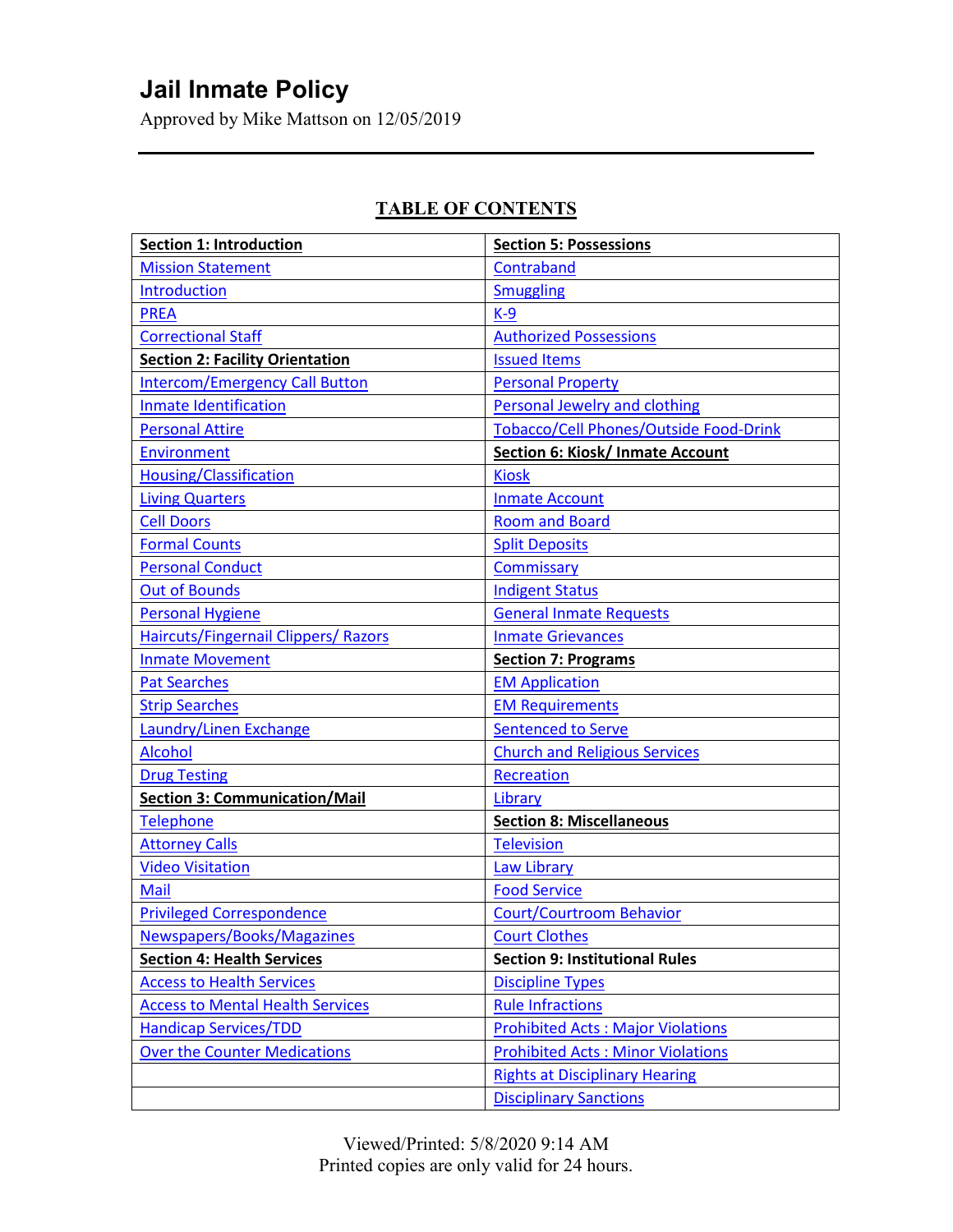Approved by Mike Mattson on 12/05/2019

### **SECTION 1: INTRODUCTION**

### **MISSION STATEMENT**

The Minnehaha County Jail shall provide safe, secure housing of inmates and continued public safety. The Jail will:

- Operate in accordance with the US Constitution, Federal and State laws, under the direction of the Sheriff.
- Operate in a cost effective manner, without compromising the safety and security of staff, inmates, and visitors.
- Not discriminate against staff, visitors, or inmates because of race, religion, sex, national origin, age, or disability while providing the ability to maintain family ties and community contacts.
- Provide inmates with necessary and legally required medical, mental health, and dental services consistent with the standards for health services established by the National Commission on Correctional Health Care.
- Maintain those in custody in a safe and humane manner until legally released.
- Provide a detailed explanation of the facility rules and hold all individuals accountable for their behavior.
- Provide a range of programs and services to reduce idleness and to encourage inmates to improve themselves to reduce further criminal activity.
- Provide staff with initial and ongoing training in order to provide professional development.

### **INTRODUCTION**

This handbook is designed to provide inmates housed in the Minnehaha County Jail with important information during their time at our facility. Information included pertains to Minnehaha County rules and regulations, living instructions, sanitary requirements, and general information to help you with the normal routine of being in custody.

You are responsible for understanding and abiding by all of the information contained in this Inmate Guidebook. If the information contained in the Inmate Guidebook is not completely understood or you have any questions, ask a staff member for an explanation.

Most inmates want to do their time in the best possible way and be released as soon as possible. Some inmates, however, have the mistaken impression that the rules and regulations do not apply to them. They attempt to establish their own methods of operation by creating unrest and causing trouble.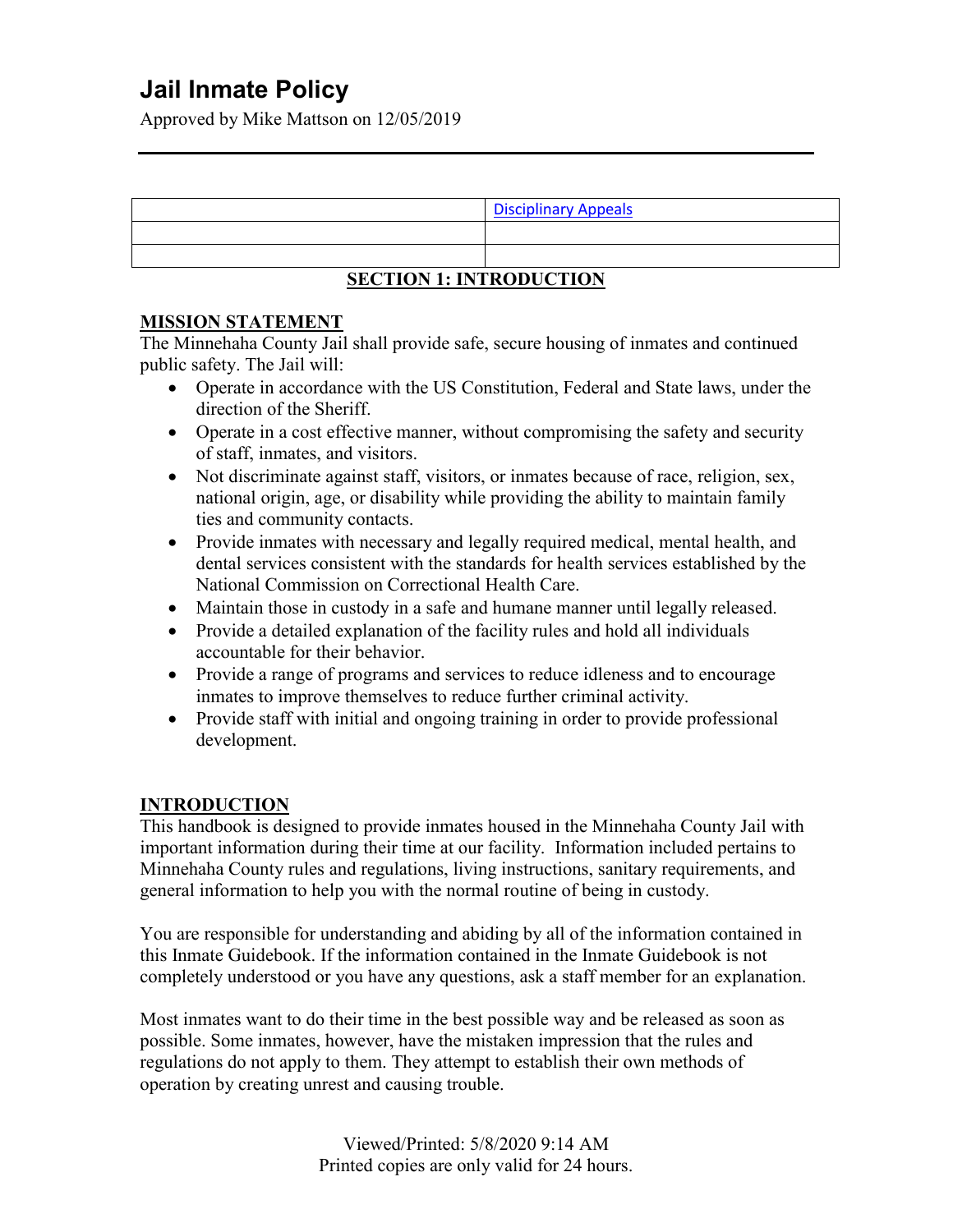Approved by Mike Mattson on 12/05/2019

If a disturbance, mass assault, assault, or demonstration occurs, go immediately to your housing area or other area as directed by staff and remain there. Inmates who participate or encourage these actions and behaviors will face disciplinary action and criminal prosecution. Avoid any behavior that may connect you with the trouble in any way.

The safety and security of you (the inmate), the facility, and correctional staff is of the upmost importance. The rules and regulations that have been implemented in this facility support our goal of safety and security.

If at any time, you believe you are in danger of being physically assaulted or abused (including sexual assault or sexual abuse), you should report your concern to a staff member so action can be taken to ensure your safety.

Minnehaha County Jail Administration reserves the right to change/amend any practice set forth in this guidebook without notice at any time. Furthermore, any costs and fees specifically described in this guidebook are current as of the guidebook's last revision date. All cost and fee amounts within are subject to change with or without notice at any time.

#### **PRISON RAPE ELIMINATION ACT (PREA)**

The Minnehaha County Jail has a zero tolerance policy for any type of sexual contact, consensual or otherwise, between inmates, staff, contract workers, visitors, volunteers, and inmates housed in a Minnehaha County Jail facility. It is mandatory that you contact a staff member immediately if you become aware of any such situation. You may immediately speak with the Correctional Officer assigned to your unit or request to speak with a Supervisor, Jail Sergeant, Jail Lieutenant or Warden. You may also send request through the kiosk or a written letter to any staff member. You may also call (605)-339- 0116 or write a letter to the Compass Center at 1704 S Cleveland Ave, Sioux Falls, SD 57103. Any reports of sexual activity will be fully investigated and persons involved may be subject to disciplinary action and criminal prosecution.

#### **CORRECTIONAL STAFF**

When a staff member gives an order or directive, **IT IS EXPECTED TO BE FOLLOWED IMMEDIATELY AND WITHOUT QUESTION**. When an officer calls for lockdown, inmates will return to their cells and secure their cell doors immediately. In the dorms, inmates shall immediately return to their bunks.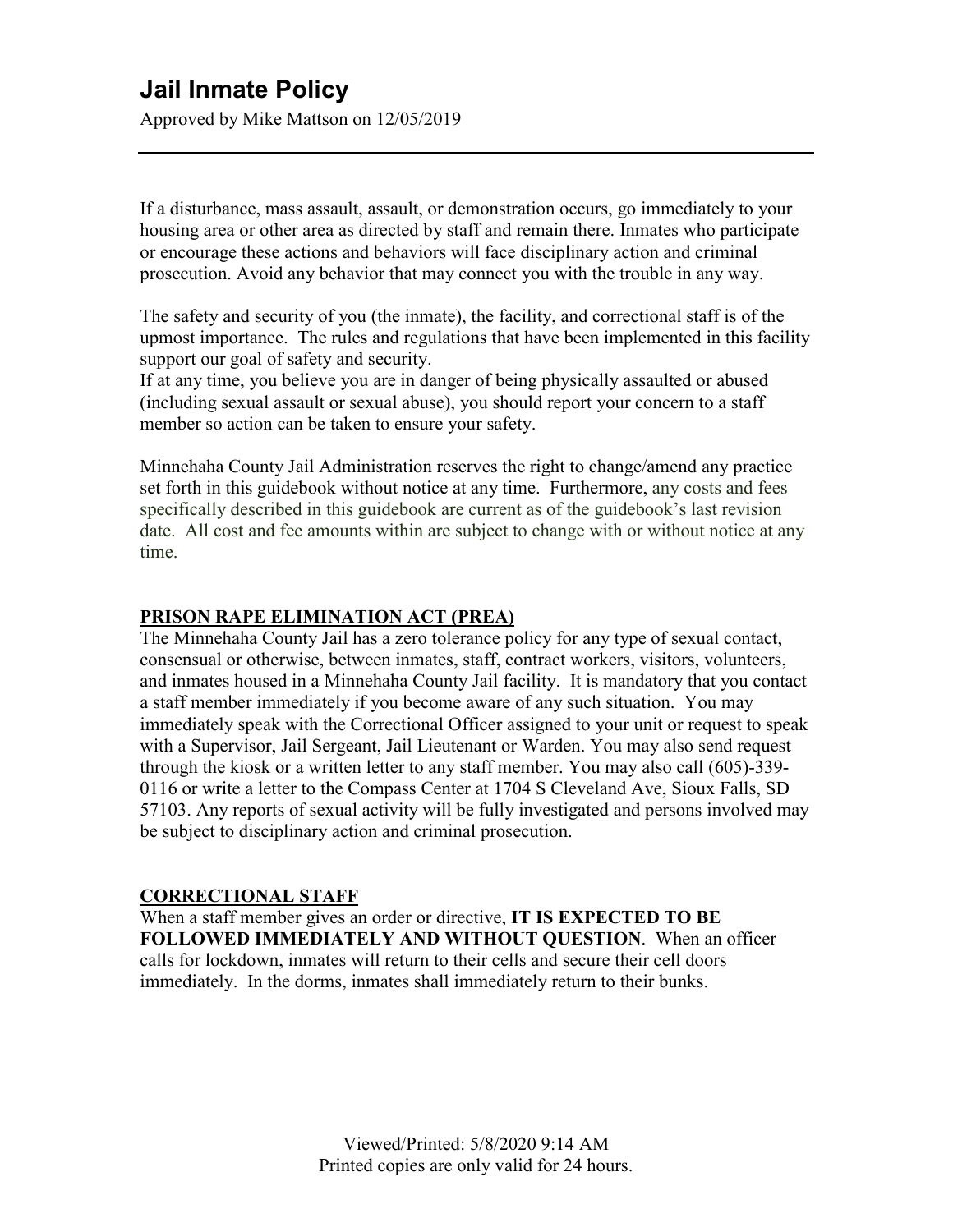Approved by Mike Mattson on 12/05/2019

### **SECTION 2: FACILITY ORIENTATION**

### **INTERCOM AND EMERGENCY CALL BUTTON**

The Intercom / Emergency call button in your cell and throughout the facility can be used to call for assistance in case of an **EMERGENCY** only. Emergencies must consist of life or death medical problems, fights or disturbances, suicide attempts, fires, water flooding or sewer back-up. All other **NON-EMERGENCY** problems are to be handled through a request via the kiosk system or through direct staff contact.

Covering or interfering with an emergency call button may result in disciplinary action.

### **INMATE IDENTIFICATION**

You will be issued an inmate identification card that will need to be on you at all times. If your identification card is accidentally broken or illegible, report it immediately to an officer. Purposeful destruction or failing to have your identification card will result in disciplinary action.

### **PERSONAL ATTIRE**

Inmates are expected to be fully clothed when outside of their assigned cell or bunk, including a full uniform (stripe shirt and pants), underwear (including a bra for females), socks and sandals/shoes. All other clothing items are to be worn in the manner that they were intended to be worn. *IE: no towel or t-shirt shall be worn about your head, etc.*  Inmates are restricted to utilizing a maximum of TWO hair ties in their hair at any given time.

### **ENVIRONMENT**

The Jail shall have adequate lighting, heating, and ventilation as prescribed by national Jail standards. If you have any questions regarding any of the aforementioned subjects contact the Correctional Officer on your unit/floor.

### **HOUSING/CLASSIFICATION STATUS**

Inmates being transferred to a housing unit will be housed appropriately based on the Jail Classification system. ALL inmates being transferred to housing will be required to view the Minnehaha County Jail Orientation Video. Once housed, you will be required to review and acknowledge you have read the Minnehaha County Jail Inmate Guidebook. If you would like to request a review of your housing classification status, you should submit a request/inquiry to the Programs Officer via the kiosk system.

You will be housed appropriately and your housing unit assignment is not debatable. **Refusing to move to your housing assignment will result in immediate lockdown and disciplinary action.**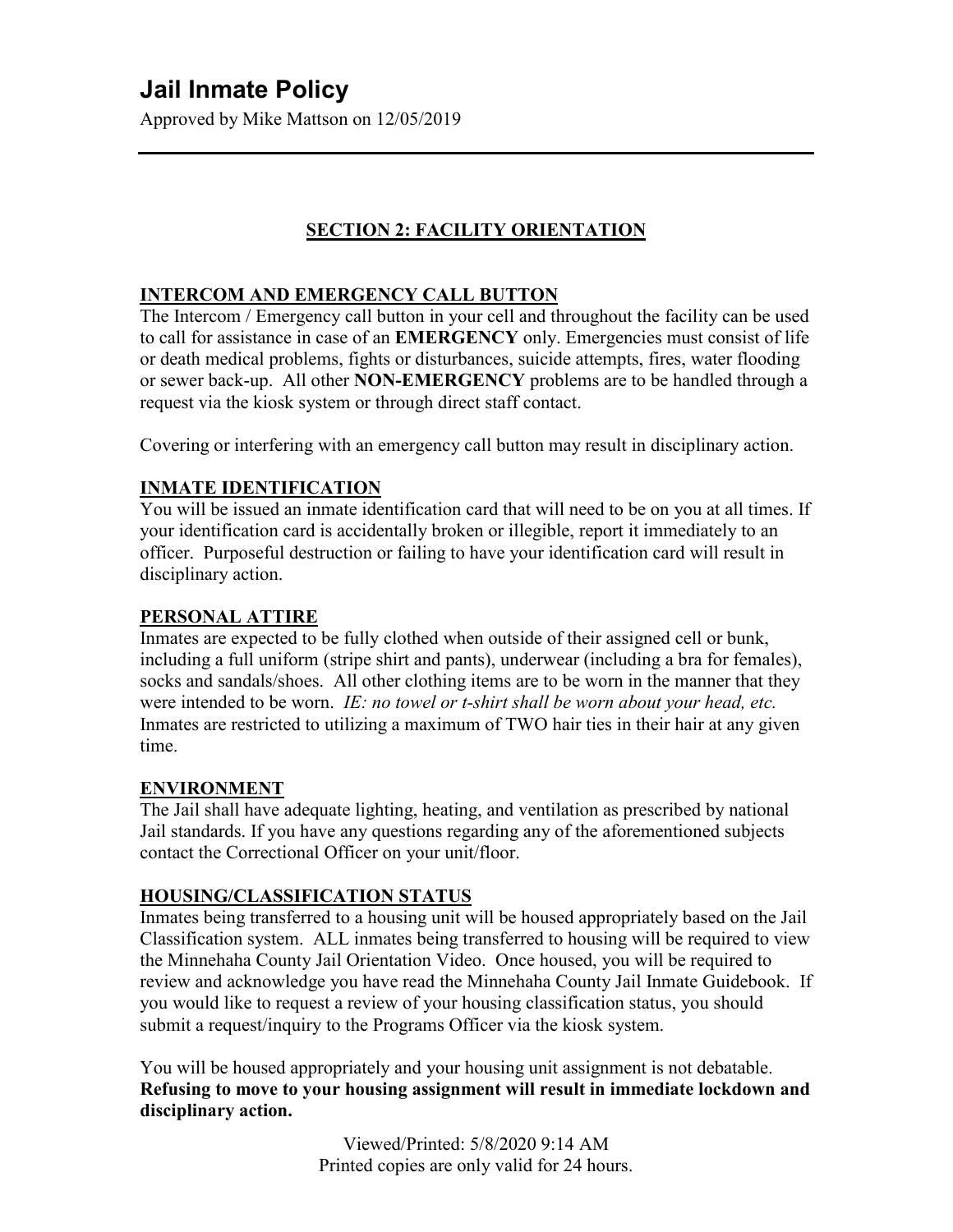Approved by Mike Mattson on 12/05/2019

### **LIVING QUARTERS**

The care and cleaning of your living area or cell is your responsibility. You are required to keep your cell neat and clean at all times and your bed must be neatly made anytime you are not in it. Items not in use are to be stored in the property bin, which will be stored under your bed at all times.

You are **not** allowed to affix any items to or draw/write on the cell walls, mirrors, doors, windows or fixtures in your cell or anywhere in the cell block. Writing on the walls is the responsibility of the current inmate assigned to remove.

Any structural problem (leaking faucets, toilets, defective light fixtures, etc.) must be reported to an officer.

### **CELL DOORS**

Any foreign objects such as any Jail issued clothing, books, magazines, rags, toilet paper etc. are not allowed to be used as a device to prop a door open, prevent the door from normal closing or to have the locking mechanisms blocked in any way.

Any window in a cell, on a cell door or cell lights may not be covered **at any time**. The food port doors must remain locked at all times, unless opened by staff. Any inmate caught tampering with any door, door lock, window, light fixture or food port will be subject to immediate Jail discipline

### **FORMAL COUNTS**

There will be four (4) formal counts per day. The times of the formal counts are subject to change. Ask an officer for formal count times. During formal count, inmates will be secured in their cells and will be required to be at their cell door and show their ID to the officer conducting formal count. Inmates in the dorms will be seated on their bunks. Inmates are to remain in their cell or bunk until Correctional staff authorizes them to resume activity.

### **PERSONAL CONDUCT**

You are expected to conduct yourself in an orderly, adult manner and be respectful of others. Noise levels shall be strictly enforced. Horseplay is prohibited. Feet are not allowed on the furniture. Lying on the furniture in the dayroom and sitting on the dayroom tables is prohibited.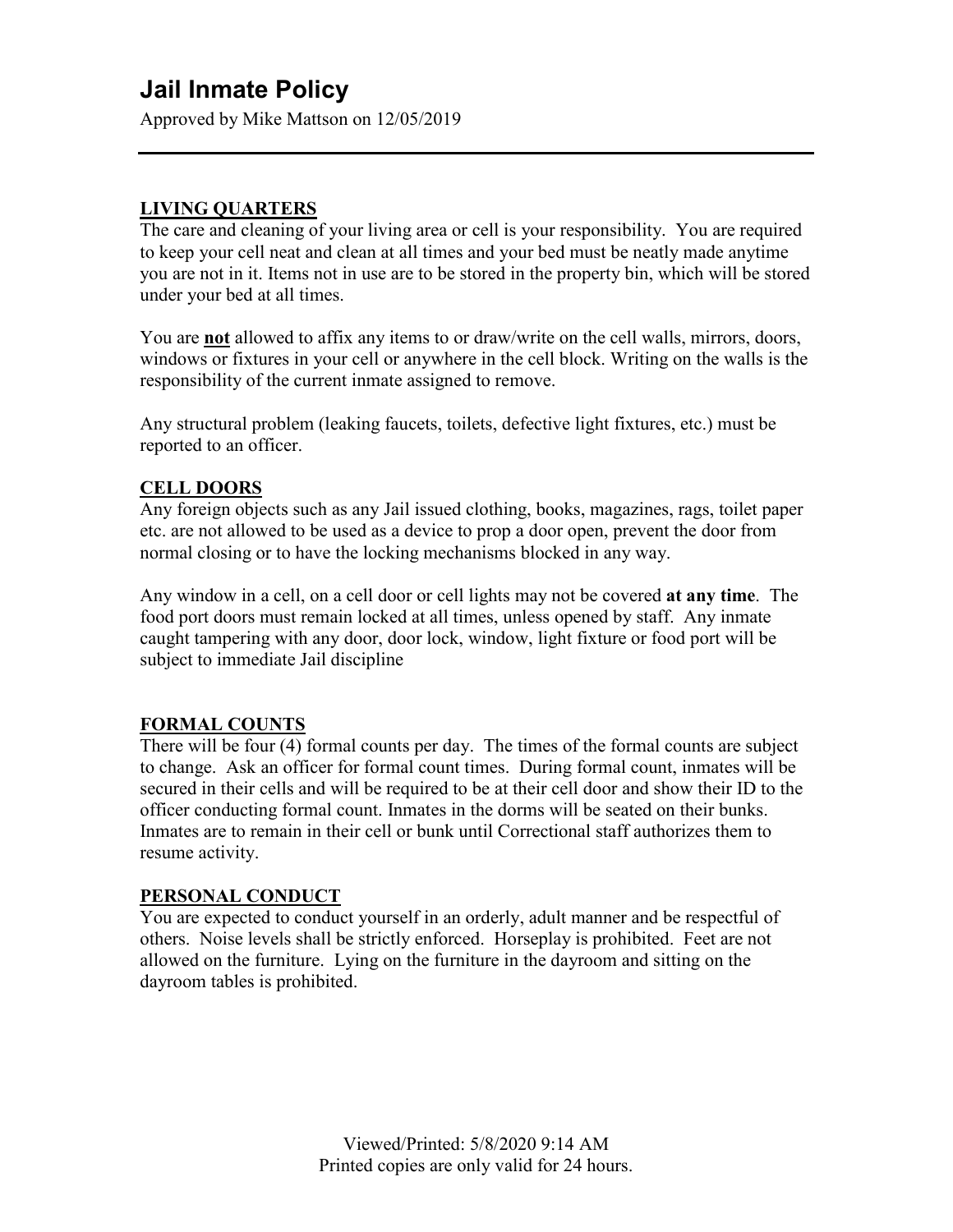Approved by Mike Mattson on 12/05/2019

### **OUT OF BOUNDS**

The following areas are considered **out of bounds** for any inmate unless authorized by an officer:

- Another inmate's cell or bunk
- Within 5 feet of any glass windows (inside or outside windows)
- Behind the officer's work station
- Multi-purpose rooms
- Outside your assigned housing unit (unless permitted by staff)
- Bathrooms or shower areas when you are not using them.
- The upper level of a housing unit when you are not housed on the upper level.
- Loitering on the upper level or stairwells.

### **PERSONAL HYGIENE**

Each inmate is expected to maintain an acceptable level of personal hygiene. A hygiene kit will be issued to you when you are assigned to a housing unit. Feminine hygiene products are available from the Housing officer upon request. Female inmates are expected to dispose of used products in the appropriate sanitary disposal bin. Hygiene items are **NOT** to be flushed down the toilet. Sharing of razors, tooth brushes or other hygiene items is strictly prohibited. Hair extensions or hair styles that prohibit searching by staff will be handled on a case-by-case basis. *Hair styles may be altered to ensure proper hygiene and for Jail Security.*

If you or another inmate have lice, bed bugs, scabies, or any other easily spreadable condition, you must inform an officer immediately to help prevent the spread of it.

### **HAIRCUTS/FINGERNAIL CLIPPERS/RAZORS**

**Haircuts** will be given to inmates whenever a qualified barber is available and at the inmate's expense. A signup sheet will be posted by the housing unit officer prior to the scheduled haircuts. Inmates are responsible for paying for the haircut, you must be able to pay for the haircut prior to receiving one. Price of haircuts is subject to change without notice.

**Fingernail clippers** will be available to inmates during razor pass. The inmate that receives the fingernail clippers will be responsible to return those fingernail clippers to the officer.

**Razors** will be issued one time only between 1900 and 1930 hours. Inmates must sign up for a razor and will have 30 minutes to use it. Razors must be returned to the officer when they are done. Any damaged razor must be reported immediately to the issuing officer. Intentionally damaging a razor will result in disciplinary action and/or loss of razor privileges.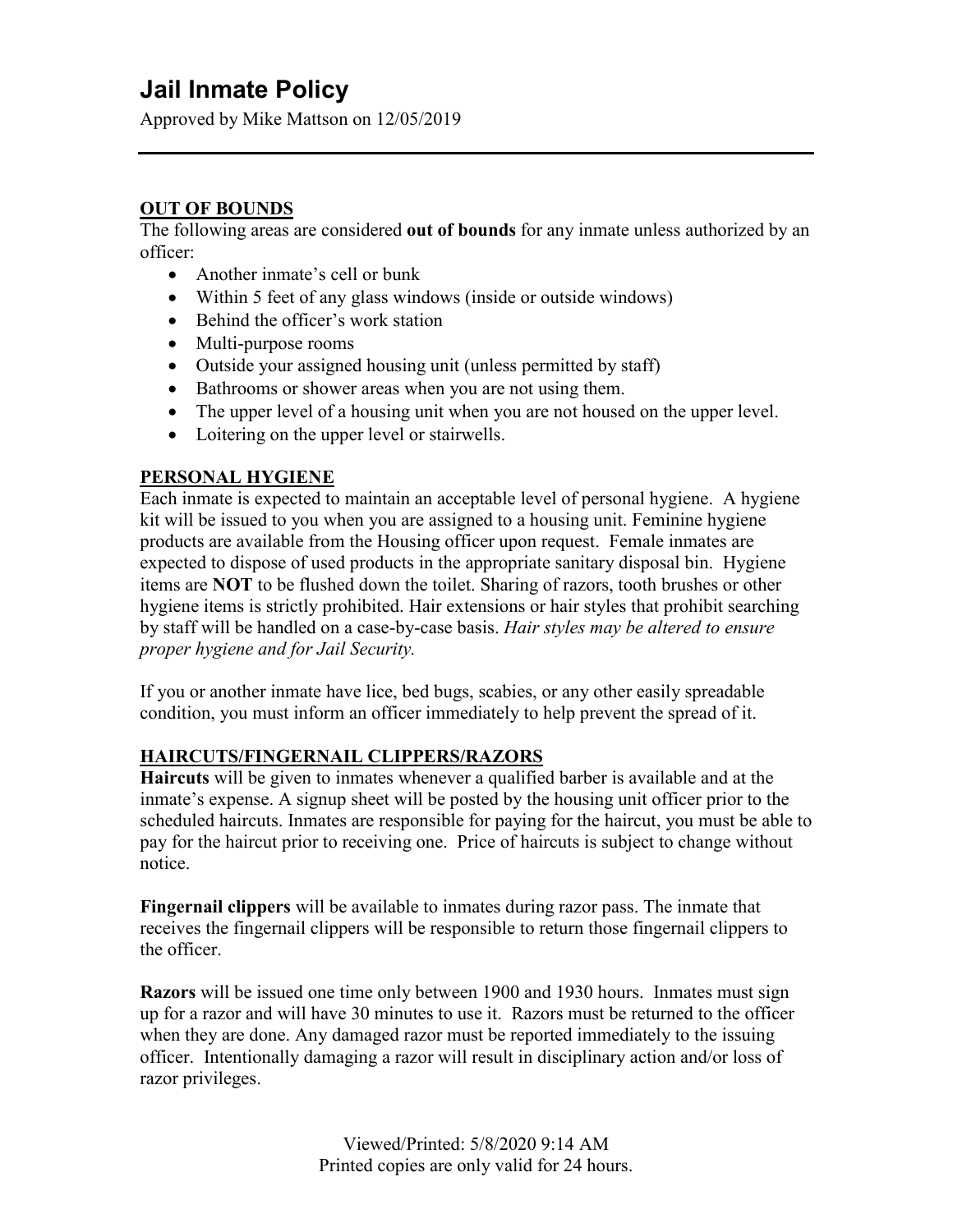Approved by Mike Mattson on 12/05/2019

#### **INMATE MOVEMENT**

Whether escorted or unescorted, all inmates are to move through the facility in an orderly fashion.

You may not possess any personal property during movement (unless you are being transferred to another housing unit, directed by staff, or being released from the facility) with the exception of the following: legal papers, library or program materials when applicable, or work assignment supplies (trustees). Items that are not allowed will be taken away; commissary will be disposed of.

#### **PAT SEARCHES**

All inmates are subject to being pat searched at any time. When returning to your housing unit, you will be pat searched.

#### **STRIP SEARCHES**

Inmate strip searches will be conducted in order to reduce the introduction of contraband to the Jail.

You will be strip searched upon returning to the Jail after you have left the secure perimeter of the facility. Strip searches are also authorized when there is reasonable suspicion circumstance.

### **BODY SCANNER**

The Minnehaha County Jail utilizes a body image scanning system to search a person's entire body. Officers that operate the machine will be of the same sex as the inmate to be scanned unless exigent circumstances exist. Everyone is required to get scanned before moving to housing. This device may be used at any time throughout your stay at the Minnehaha County Jail.

#### **LAUNDRY/ LINEN EXCHANGE**

Laundry will include towels, blankets, mattress covers, sheets, and Jail clothing. Blankets, mattress covers, sheets and mattresses will not be allowed outside the cell.

Linen exchange is scheduled for each housing unit on a rotating basis. When exchanging linen you must turn in your soiled linen in order to receive new linen.

Laundry exchange is also done on a rotating basis. Staff will collect your soiled laundry prior to issuing new laundry. If any laundry items are incorrect or missing, you must let an officer know at the time of issuing in order to receive a replacement.

Inmate in possession of or found destroying clothing or linen may be subject to disciplinary sanctions.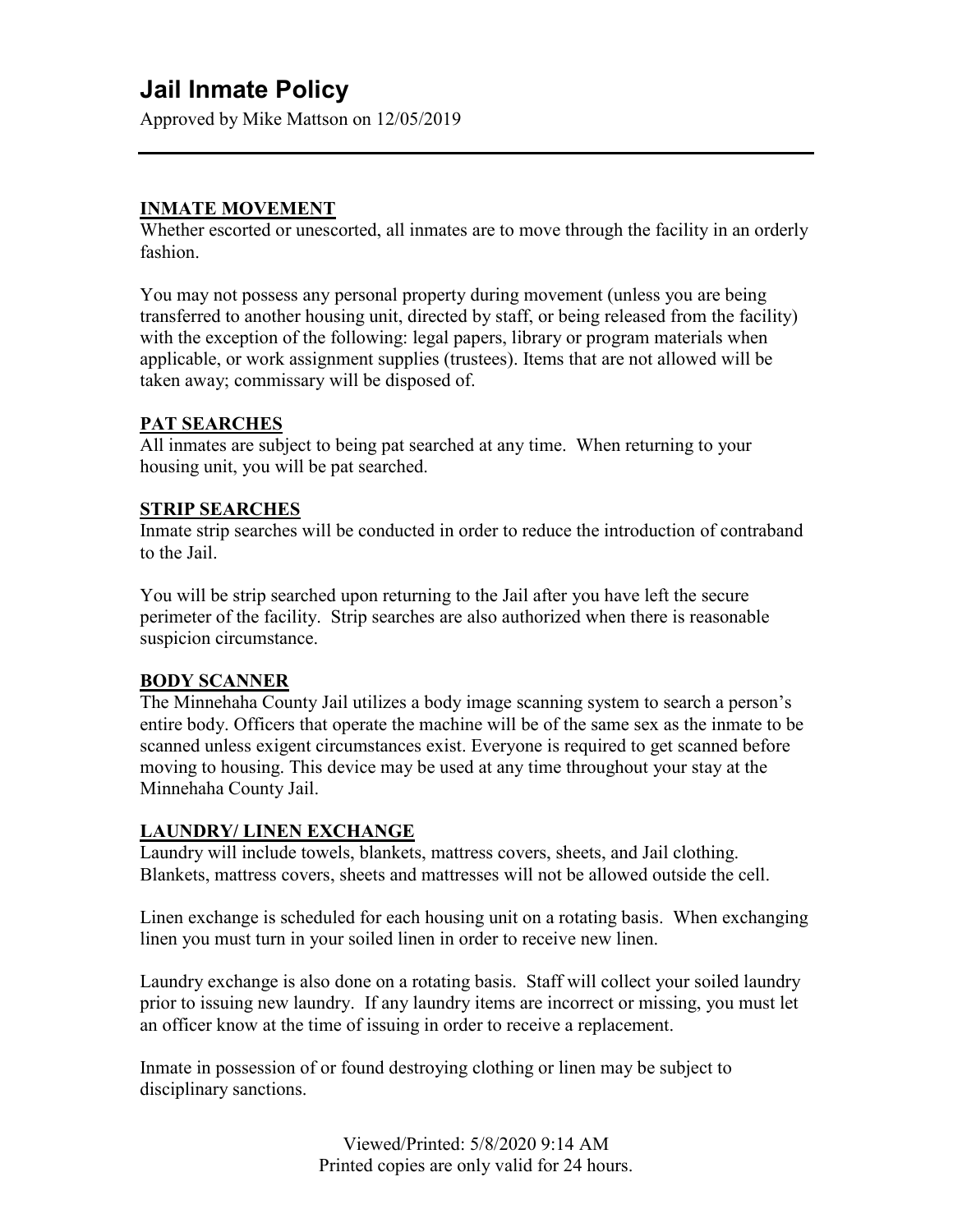Approved by Mike Mattson on 12/05/2019

### **ALCOHOL**

Any time you leave the facility for any reason, you will be required to blow into an alcohol sensing breath test machine upon returning. Any detection of alcohol will result in disciplinary action.

### **DRUG TESTING**

Any time you leave the facility, for any reason, you may be required to provide a urine specimen that will be tested for drugs. Refusal to submit a urine specimen OR a positive drug test, will result in disciplinary action.

### **EM DRUG TESTING**

Inmates starting EM must pass a UA test. The initial test costs \$15.00. Failing the initial test will keep you from going on the program until you pass. You may retest every 5 days until you pass. You must pay \$15.00 for each retest. During the waiting period, you will be charged \$10.00 per day for standard room and board while being housed in the Jail.

During your time on the EM Program you may be required to give a random drug test at any time. Failing a random drug test while on the EM program will result in disciplinary action and possible criminal charges. You may elect to have the test sent to the DCI laboratory in Pierre for confirmation of the test at your own expense (\$45.00). When the results are returned, the Disciplinary Board will convene to determine any action to be taken. Failure of a random UA is grounds for permanent loss of EM.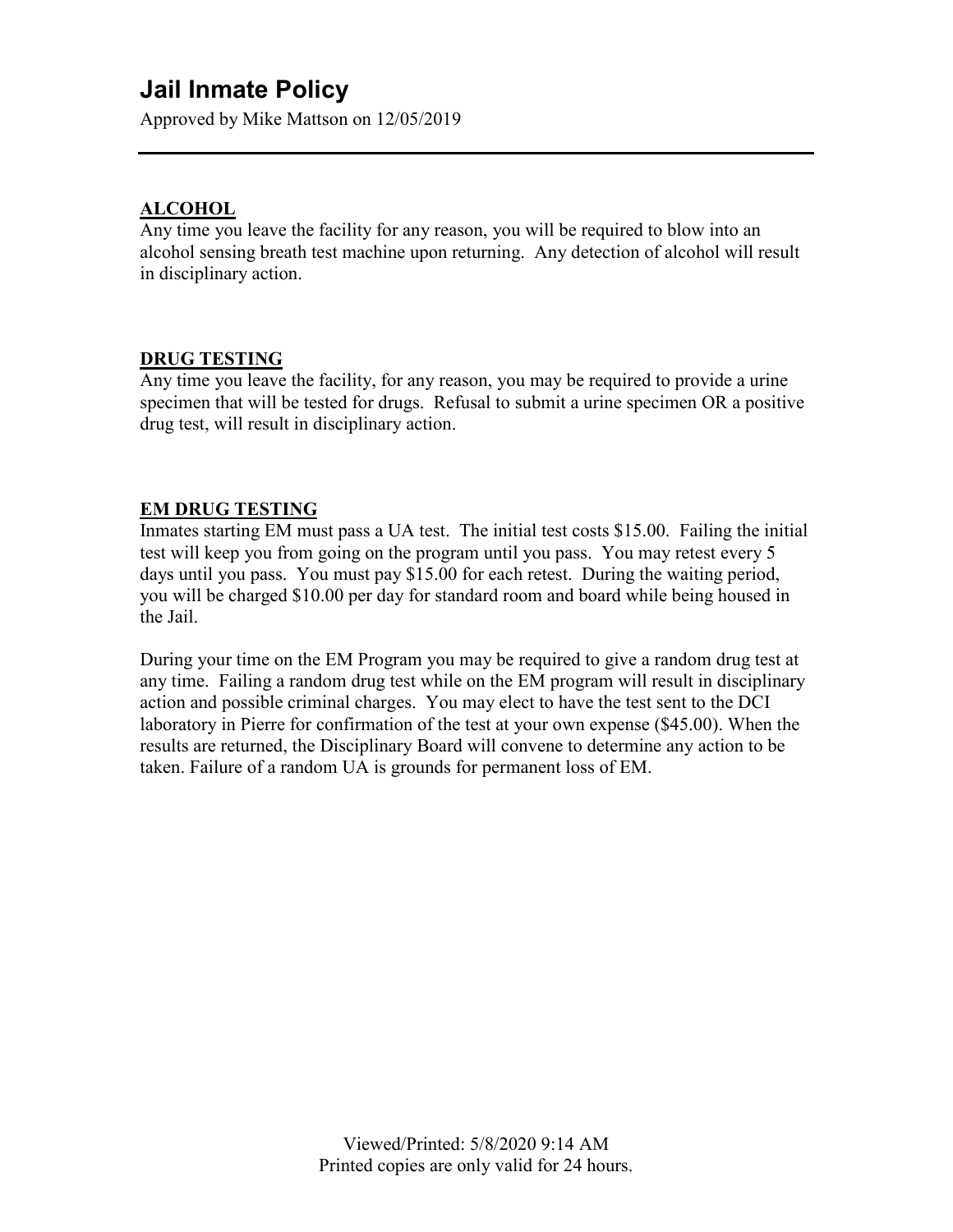Approved by Mike Mattson on 12/05/2019

### **SECTION 3: COMMUNICATION/MAIL**

All **non-privileged** correspondence (inmate phone, inmate visitation, photos, inmate email and inmate mail) **are subject at all times to interception, monitoring, review, and recording at any time by law enforcement or other authorized corrections personnel or a 3rd party vender.**

### **TELEPHONE**

The Jail has telephones in each housing unit that may be used at the inmate's expense. Improper usage may result in phone restriction or disciplinary action.

### **ATTORNEY CALLS**

Inmates may request staff place their name on a list to have their attorney contacted. The request list will be collected during or shortly after breakfast Monday through Friday, not including holidays. Your attorney will be contacted by staff soon thereafter via telephone or email. All other contacts should be made by mail, inmate phone, or via e-mail through the kiosk system in your housing unit.

Staff will not send your attorney any personal notes. If you want to tell your attorney something, you can e-mail your attorney, write a legal letter, or speak with them when they visit you.

### **VIDEO VISITATION**

The Minnehaha County Jail provides access to inmates to keep in contact with family and friends through electronic video visitation. You have the right to refuse any visit.

Inmates may receive visits:

| Day    | <b>Visitation Times</b>                                      |
|--------|--------------------------------------------------------------|
| Daily* | 7:30 AM - 10:15 AM<br>1:00 PM - 4:00 PM<br>7:00 PM - 9:30 PM |

\*Please note there are no lobby visits on Monday and Friday; only on line visits are available during the times listed.

Details on visitation and visitation hours can be viewed at: [www.minnehahacounty.org/dept/so/jail\\_info/jail\\_visitation\\_info.aspx.](http://www.minnehahacounty.org/dept/so/jail_info/jail_visitation_info.aspx)

Visitors are expected to be orderly and respectful to staff, inmates, and other visitors. Visitation can be denied if your visitor is not dressed appropriately. Please refrain from using obscene gestures and language. Lewd conduct is prohibited and may be prosecuted.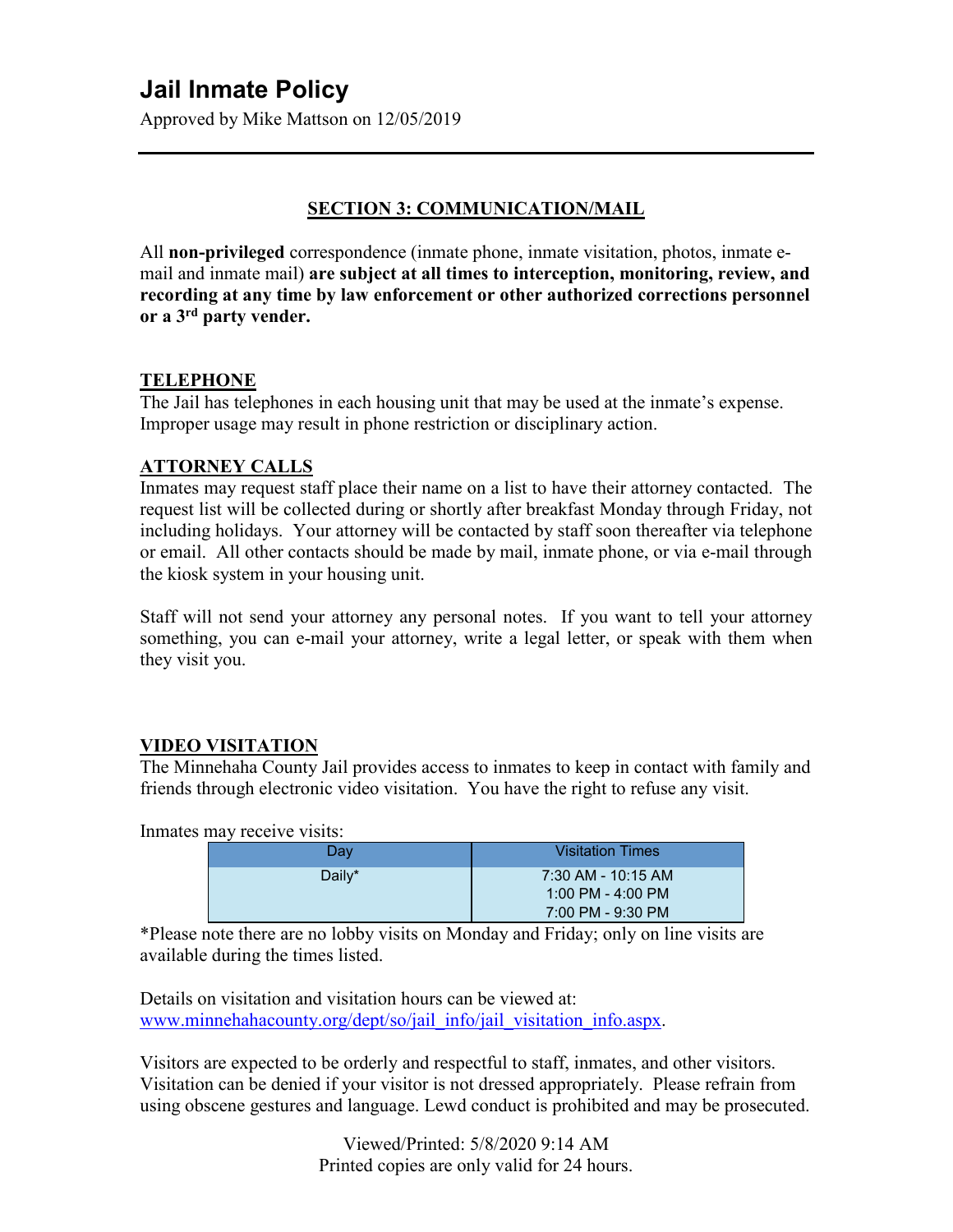Approved by Mike Mattson on 12/05/2019

Visitation privileges will be terminated if any of the rules are violated. Inappropriate behavior during visitation, damaging visitation equipment and abusing visitation equipment will result in disciplinary action of the inmate and termination of the visitor's privileges.

Inmates that are on lockdown status for disciplinary reasons will not have access to video visitation unless it is privileged visitation.

**All non-privileged visitation will be monitored and recorded.**

### **U.S. MAIL**

There are no restrictions on the amount of incoming or outgoing mail for inmates. All incoming inmate mail must have a return address or it will be denied and placed in the inmate's property bag. All **non-privileged** correspondence (inmate phone, inmate visitation, inmate e-mail and inmate mail) **are subject at all times to interception, monitoring, review, and recording at any time by law enforcement or other authorized corrections personnel or a 3rd party vender.**

Only plain (no stickers or anything affixed to the card), single ply greeting cards will be accepted.

Packages that come through the mail will NOT be accepted and will be returned to sender unless prior approval has been obtained from a Jail Sergeant or Lieutenant. Packages containing books ordered directly from the publisher (not through a third party) are allowed. Two ply greeting cards are not permitted in the Jail.

All **outgoing mail** will be recorded and will not go out until the following business day. **All outgoing inmate mail must be unsealed before it is given to staff, this mail is subject to search, and it will be sealed by the Correctional staff.** 

In-coming legal mail will only be opened and inspected in the presence of the inmate to whom that mail is addressed. Out-going legal mail, although not censored, will be searched in front of the inmate for contraband, before being sealed. The Minnehaha County Jail will provide envelopes and pay postage for privileged/legal mail.

ENVELOPES WITHOUT PROPER ADDRESSES AND RETURN ADDRESSES WILL NOT BE MAILED. Incoming Mail will not be given to the inmate if there is no return address on the mail. The mail will be placed into the inmates property. Outgoing mail should have the following return address on the outside of the envelope:

NAME OF INMATE MINNEHAHA COUNTY JAIL 500 NORTH MINNESOTA AVE.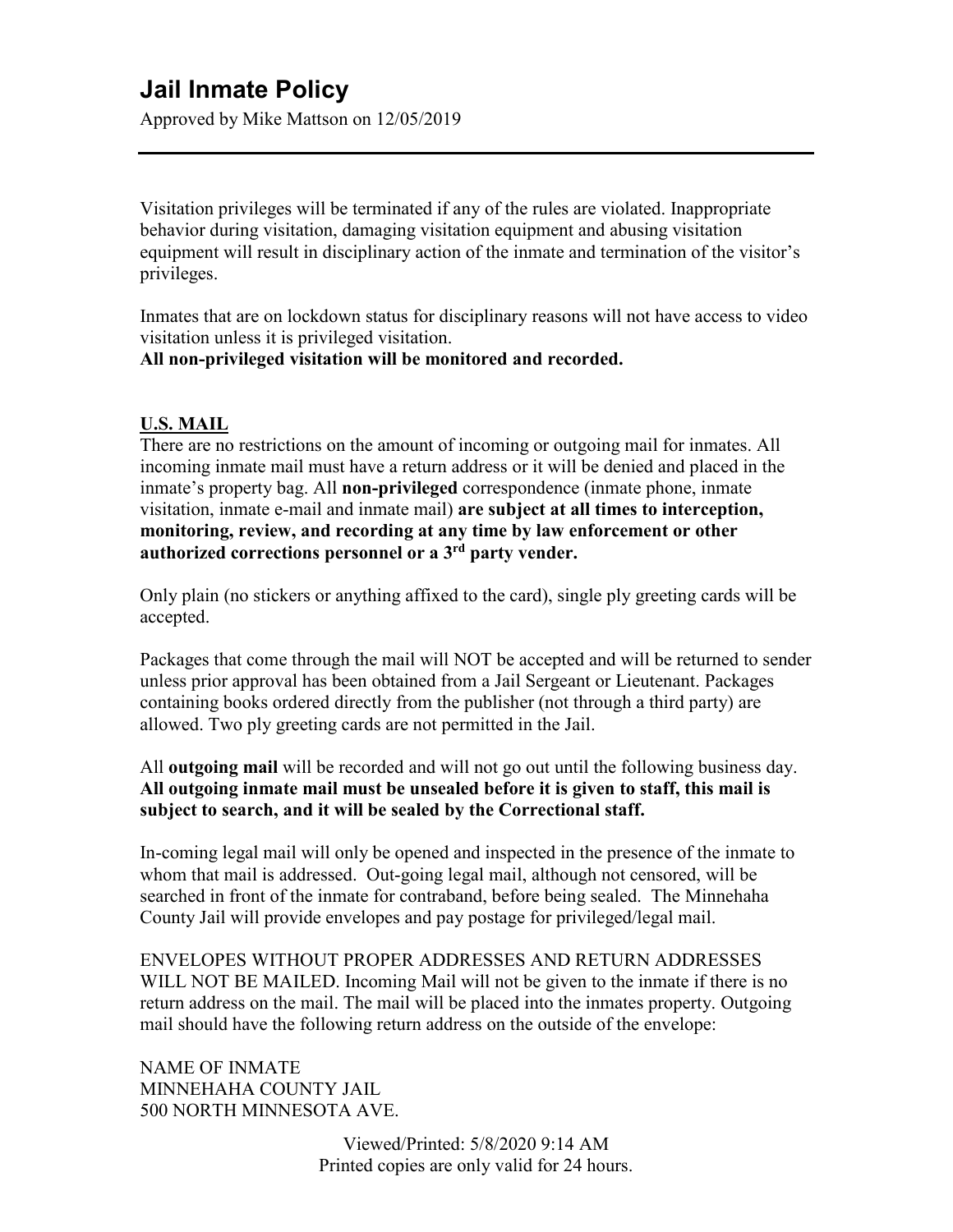Approved by Mike Mattson on 12/05/2019

### SIOUX FALLS, SD 57104

Inmates are not permitted to write to other persons in custody of Minnehaha County Jail unless permission is granted.

### **PRIVILEGED CORRESPONDENCE**

- A. Incoming and outgoing correspondence from the following sources is normally considered privileged/legal:
	- 1. Judge of any Court.
	- 2. Clerk of any Court.
	- 3. Private practice attorneys/lawyers or law firms.
	- 4. State's Attorneys.
	- 5. Public Defenders (State or Federal).
	- 6. Public Advocates Offices.
	- 7. South Dakota Advocacy Services (SDAS).
	- 8. South Dakota Attorney General or South Dakota Assistant Attorneys General.
	- 9. U.S. Attorney General, U.S. Attorney for South Dakota and Assistant U.S Attorneys for South Dakota.
	- 10. Organizations or entities which are known to provide legal services such as East/West River Legal Services, Dakota Plains Legal Services, etc.
- B. The following incoming correspondence will normally be treated as privileged/legal **only** if the envelope is clearly marked "personal", "legal" or "privileged".
	- 1. U.S. and State Representatives and Senators.
	- 2. Law Enforcement agencies.
	- 3. Parole or Probation authorities.
	- 4. The State Bar Association of South Dakota and its committees.

#### **C. The following outgoing correspondence is NOT considered privileged/legal:**

- 1. U.S. and State Representatives and Senators.
- 2. Governors (other than the Governor of South Dakota).
- 3. The State Bar Association of South Dakota and its committees.
- 4. American Civil Liberties Union
- 5. Department of Social Services.
- 6. Governmental agencies or officials not listed above in Section A.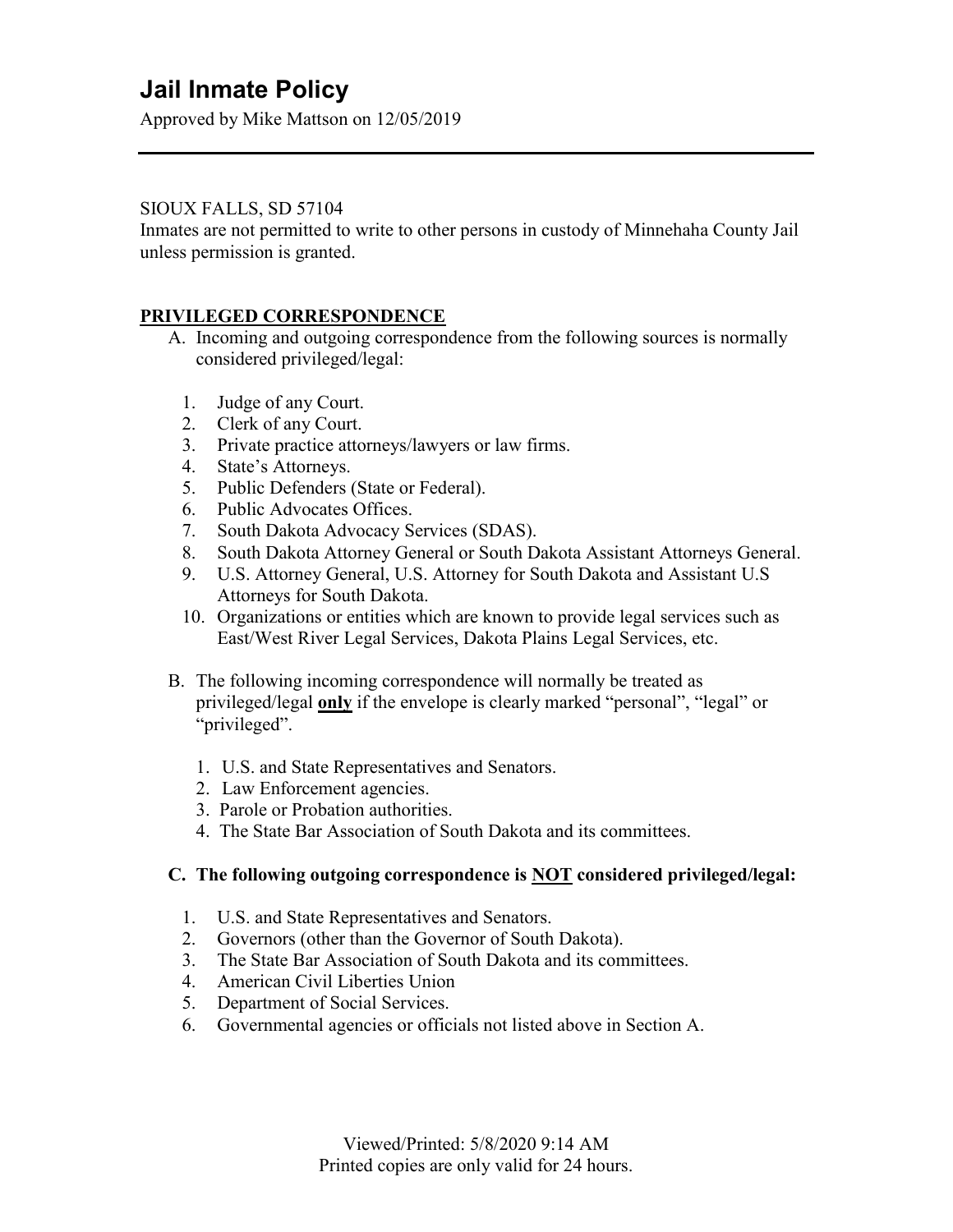Approved by Mike Mattson on 12/05/2019

### **NEWSPAPERS, PUZZLES, BOOKS AND MAGAZINES**

Books (soft cover only), magazines, puzzles and newspapers must be ordered directly from a publisher by an outside person (i.e. family member, friend etc.) and delivered through the US mail or UPS type of service. The only exception is the Argus Leader; the Argus Leader can be delivered by the Argus Leader agent through its normal delivery service.

The Minnehaha County Jail will not be responsible for the storage or forwarding of any mail ordered book, magazine or newspaper after the inmate is discharged from the Minnehaha County Jail. **Refer to the Authorized Items section for possession limits.**

Books, magazines or newspapers that are ordered;

- The cost of the book, magazine or newspaper is the responsibility of the inmate
- Articles must be sent directly from the publisher (Argus Leader can use local delivery)
- They must not be obscene or inflammatory, and will be inspected by staff before delivery
- Can only possess newspapers for 1 day from the day of delivery
- Can only possess magazines for 3 days from the day of delivery. Only subscribing inmates may possess magazines or newspapers
- Hard covered books of any kind are not allowed
- No personal journals will be accepted. However, journals that have been created and utilized at the direction of programing or Mental Health will not be deemed contraband.

Any item not matching the above will be confiscated by staff, (inmate may face disciplinary action) and placed in the inmate's property, if applicable. Inmates may submit a grievance to a Jail Sergeant or Jail Lieutenant to request the property be returned.

Once a book is placed in your property bag in intake, it will not be retrieved by staff.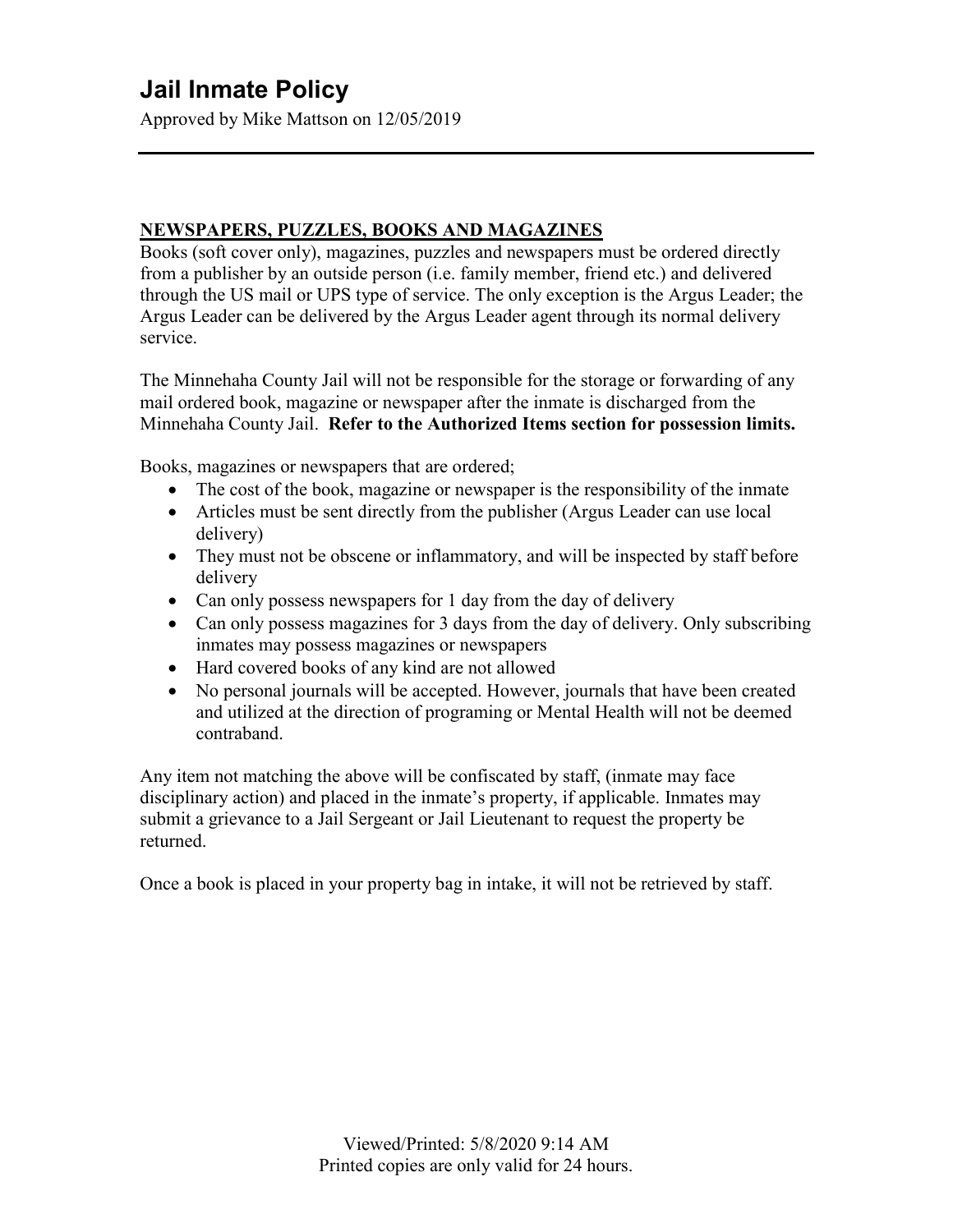Approved by Mike Mattson on 12/05/2019

### **SECTION 4: HEALTH SERVICES**

#### **ACCESS TO HEALTH SERVICES**

The Minnehaha County Jail shall provide information to access our health services during the admission/intake process. To initiate requests for health services, submit a Medical Request on the kiosk system. If you are pregnant or think you may be pregnant please advise the Medical staff. Infectious diseases, mental health care, acute and chronic illnesses will be treated by on-site medical and mental health personnel. Detoxification from alcohol and drugs is conducted under medical supervision. Dental care is provided on an emergency basis.

#### **MENTAL HEALTH SERVICES**

Minnehaha County inmates will have access to Mental Health services. Inmates may be referred to Mental Health through a variety of avenues, including the Intake screening process, the mental health evaluation process, staff referral, or self-referral. Self-referral is done by submitting a Medical Request on the kiosk system. If you need assistance submitting such request, please ask a staff member. Qualified mental health staff will respond to all referrals in a timely manner and initiate appropriate treatment services as needed.

#### **HANDICAP SERVICES/TDD**

Inmates requiring handicap services may make the request to any officer. Handicappedequipped cells are available to inmates who have physical challenges.

Telecommunication Devices for the Deaf (TDD) are available for use if needed. Inmates requesting this service will submit a request via the kiosk system or ask the housing officer.

#### **OVER THE COUNTER MEDICATIONS**

Several over-the-counter (OTC) medications are available for purchase through commissary. OTC medications will be kept in the inmate's possession.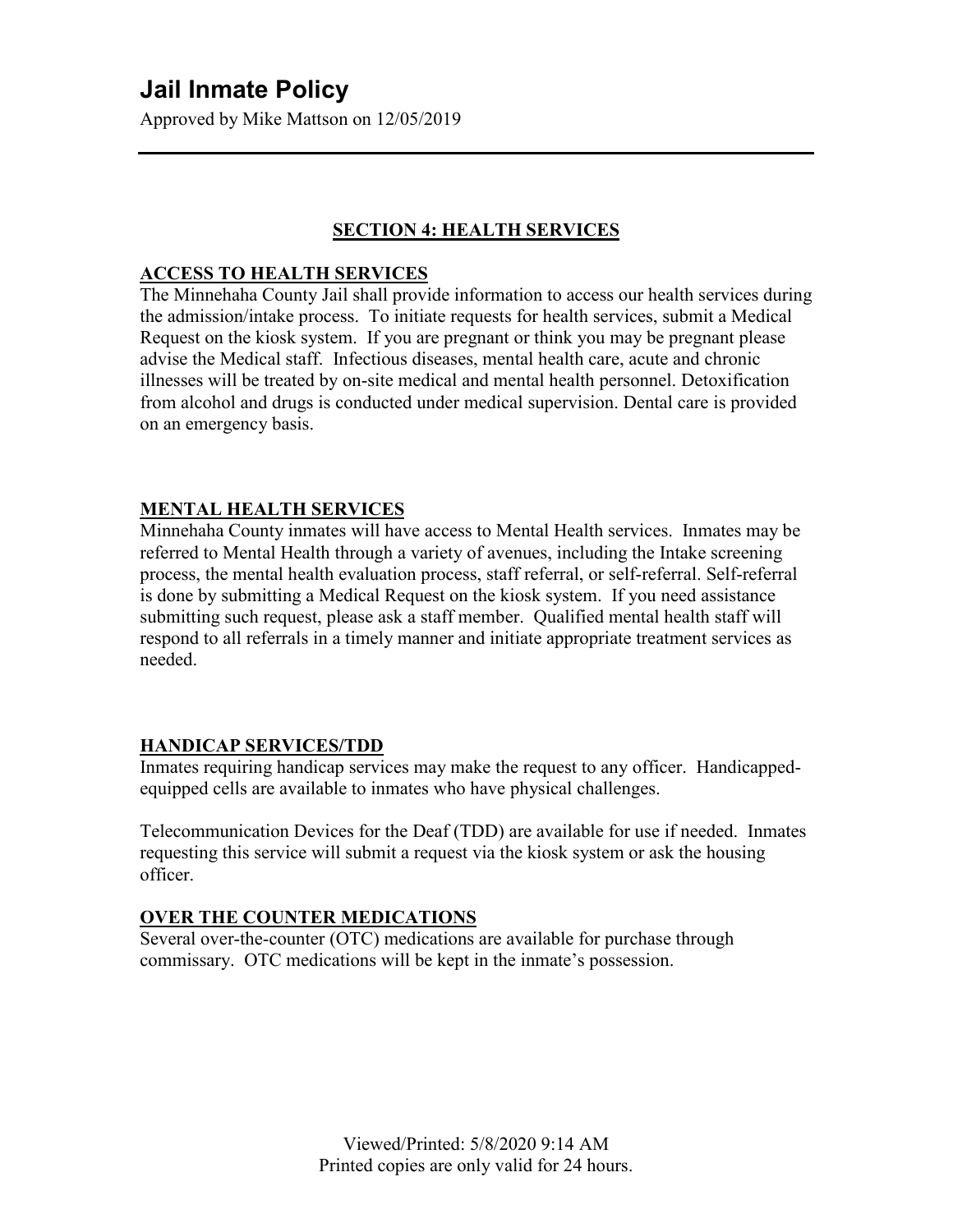Approved by Mike Mattson on 12/05/2019

### **SECTION 5: POSSESSIONS**

### **CONTRABAND**

Any item not authorized for you to have is contraband. Approved items may be contraband if they have been altered, are possessed in higher quantity than authorized, used in ways for which they were not intended, or obtained through an unapproved source. Items purchased must remain in their original containers.

You will be held responsible for contraband found on you, in your living quarters, in a storage space assigned to you or at your work site. Contraband will be confiscated and you may be subject to disciplinary action.

### **SMUGGLING**

Smuggling is the deliberate bringing of contraband into or out of a secure place as to avoid detection. This can include, but not limited to, carrying items in your shirt pocket or hidden in your hand or on your person.

Smuggling or attempting to bring any contraband into the Jail or into your housing unit from another location inside the facility, will result in disciplinary action.

Depending on the item that is brought into the facility, you could be subject to prosecution under SDCL 24-11-47, Possession of certain unauthorized articles in Jail as a felony.

### **K-9 OFFICER AND K-9 DOG**

When the K-9 officer is with the K-9, you do not approach, touch or antagonize them. A K-9 is considered an officer and you are subject to disciplinary action if you fail to follow the guidelines and you could be subject to prosecution under SDCL 22-11-36 any person who harasses, taunts, or provokes a law enforcement supporting animal while the animal is working; or interferes with the individual handling the animal as a misdemeanor. Each animal that is working will be marked with a K-9 vest.

### **AUTHORIZED INMATE POSSESSIONS**

### **The Warden reserves the right to modify inmate authorized possessions**.

- 5 Pictures This includes computer generated pictures or those downloaded off the internet. (Polaroid and sexually explicit photos are not accepted.)
- Legal papers Reasonable amount to be determined by staff.
- Prescription eyeglasses, hearing aids and dentures.
- Medical Alert bracelets If approved by medical staff).
- 1 Pair of contact lenses and case not responsible if lost or damaged while incarcerated).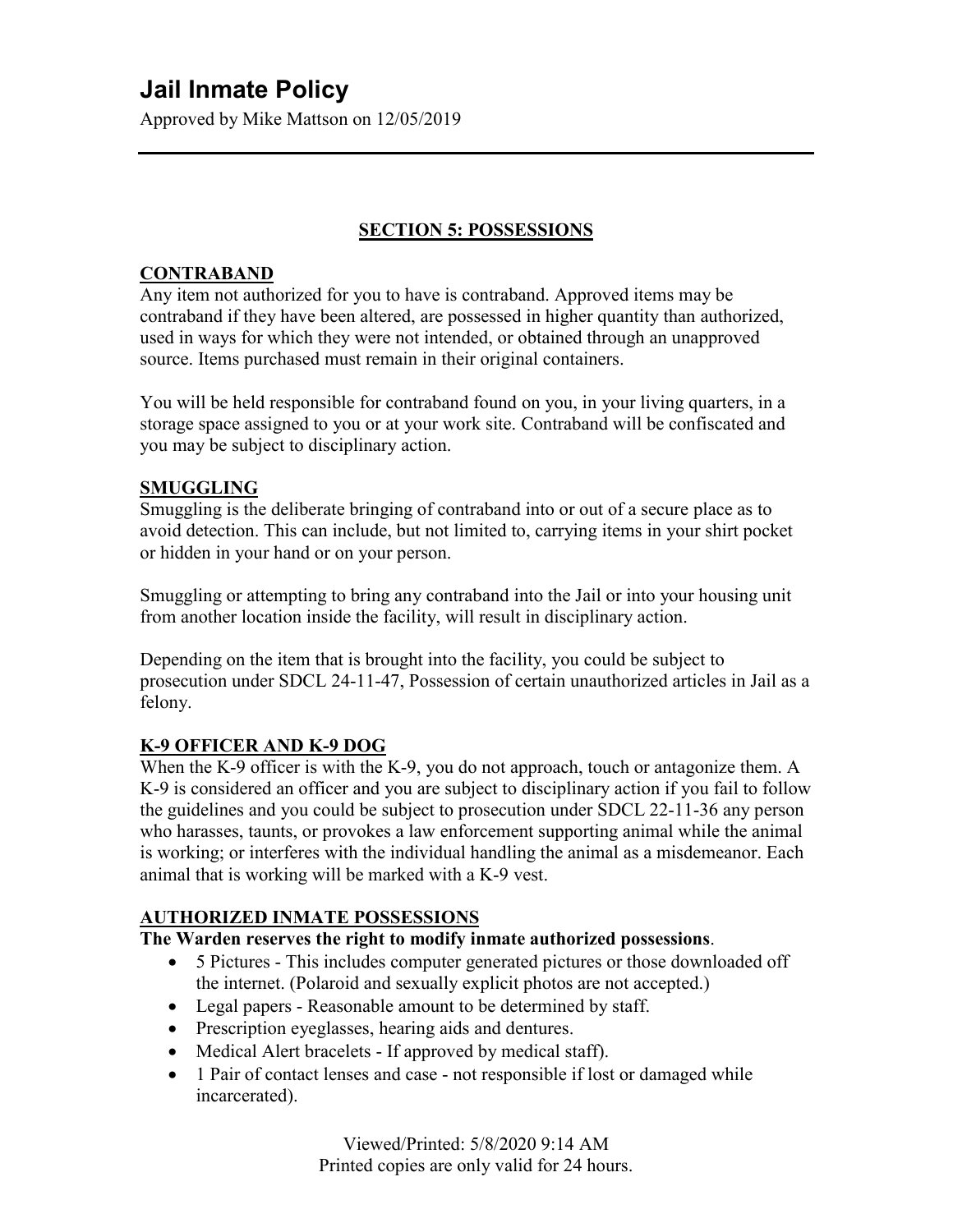Approved by Mike Mattson on 12/05/2019

- 1 Religious Book, soft cover (IE: Bible, Koran, etc.)
- 2 Books, soft cover This includes personal books purchased.
- Jail issued linen and clothing Not to exceed Jail issued amount.
- 2 Bar soap
- 2 Tube toothpaste
- 2 Toothbrush
- $\bullet$  2 Comb
- 2 Deodorant
- 2 bottle Shampoo or 6 indigent packets
- 2 Hair ties
- 1 Roll of toilet paper per cell In the dorms, the toilet paper will stay in the bathroom.
- 2 Notepads for writing paper
- 3 Pencils
- Consumable commissary items Reasonable amount to be determined by staff (The maximum order allowed \$75.00 each commissary day, does not include phone cards or stamps. Empty soda bottles may not be kept and must be discarded).
- 1 radio and ear buds purchased from commissary.
- Batteries A reasonable amount to be determined by staff.
- 10 food service juice packets
- 10 salt and pepper packets
- Personal letters Reasonable amount to be determined by staff
- Any other item authorized by Jail staff
- Any combination of 2 magazines or newspapers Newspaper not older than 1 day from the date received and magazines not older than 3 days from day received. *\*\*Acceptability of content will be at the discretion of a Jail Sgt. Lt. or Warden*

**All items other than hygiene items, must be stored in your storage bin or tote.** In the single or double housing units hygiene items may be stored neatly on your shelf. Storage bins must be stored under your bunk or along the wall out of the walking path, if you have a concrete bunk.

#### **Jail staff will not retrieve items from your property once you have been moved to a housing area.**

**Blankets and towels** are not to be hung from bunks in the cells. Towels may be hung on the side of the bunk in dorm A and B until dry.

### **Routine and random searches of a housing unit, cell, and dayroom area and all contents to check for contraband as well as safety and security issues may be**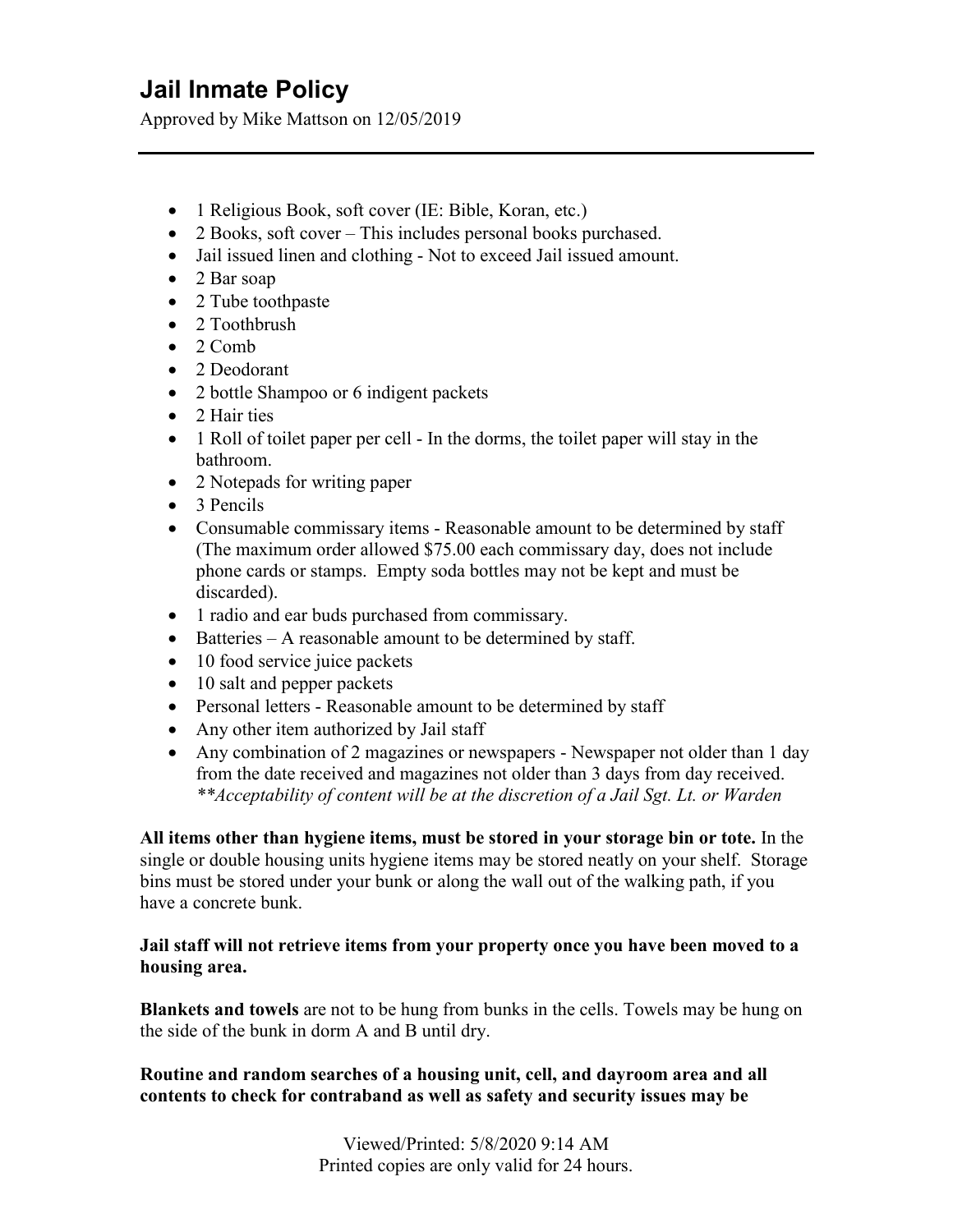Approved by Mike Mattson on 12/05/2019

#### **conducted by Jail staff at the direction of Jail Command Staff or Supervisor.**

#### **ISSUED ITEMS**

Each inmate upon entry into general population shall receive the following:

| 1 Set of striped clothes              | 1 Mattress cover             |
|---------------------------------------|------------------------------|
| 3 T-shirts                            | 1 Sheet                      |
| 3 Pairs of underwear (Boxers for men, | 1 Blanket                    |
| Panties for women)                    |                              |
| 3 Bras (women)                        | 1 Mattress                   |
| 3 Pairs of socks                      | 1 Inmate identification band |
| 1 Pair of sandals                     | 1 Drinking cup               |
| 1 Towel                               | 1 Hygiene kit                |

#### **PERSONAL PROPERTY**

Personal property will not be allowed into the cell blocks without being approved by the Jail Sergeant or Jail Lieutenant. If the property is approved, it will be noted on the inmate management system. You may choose to release your property you came to jail with but it will be an all or nothing release. All your property will be released except one set of clothes to wear upon release. Minnehaha County will not be responsible for any property being lost, stolen or destroyed once it has been removed from the Jail's control (Property Room).

#### **PERSONAL JEWELRY AND CLOTHING**

Inmates will not be allowed to wear jewelry other than medical alert bracelets. One (1) wedding band without stone(s) may be allowed with supervisor approval. **The inmate must sign a waiver releasing Minnehaha County of all responsibility if ring is lost, damaged, or stolen.** 

### **TOBACCO / E-CIGARETTES/ CELL PHONES / OUTSIDE FOOD OR DRINK**

Possession or use of tobacco products or electronic cigarettes (e-cigarettes) while in the custody of the Minnehaha County Jail will result in disciplinary action as well as criminal prosecution if applicable.

Cell phones are also not allowed within the Minnehaha County Jail. If you come into the facility with a cell phone, it will be placed in your property.

Outside food and drink will not be stored in inmate property. If you enter the facility with outside food or drink it will be discarded.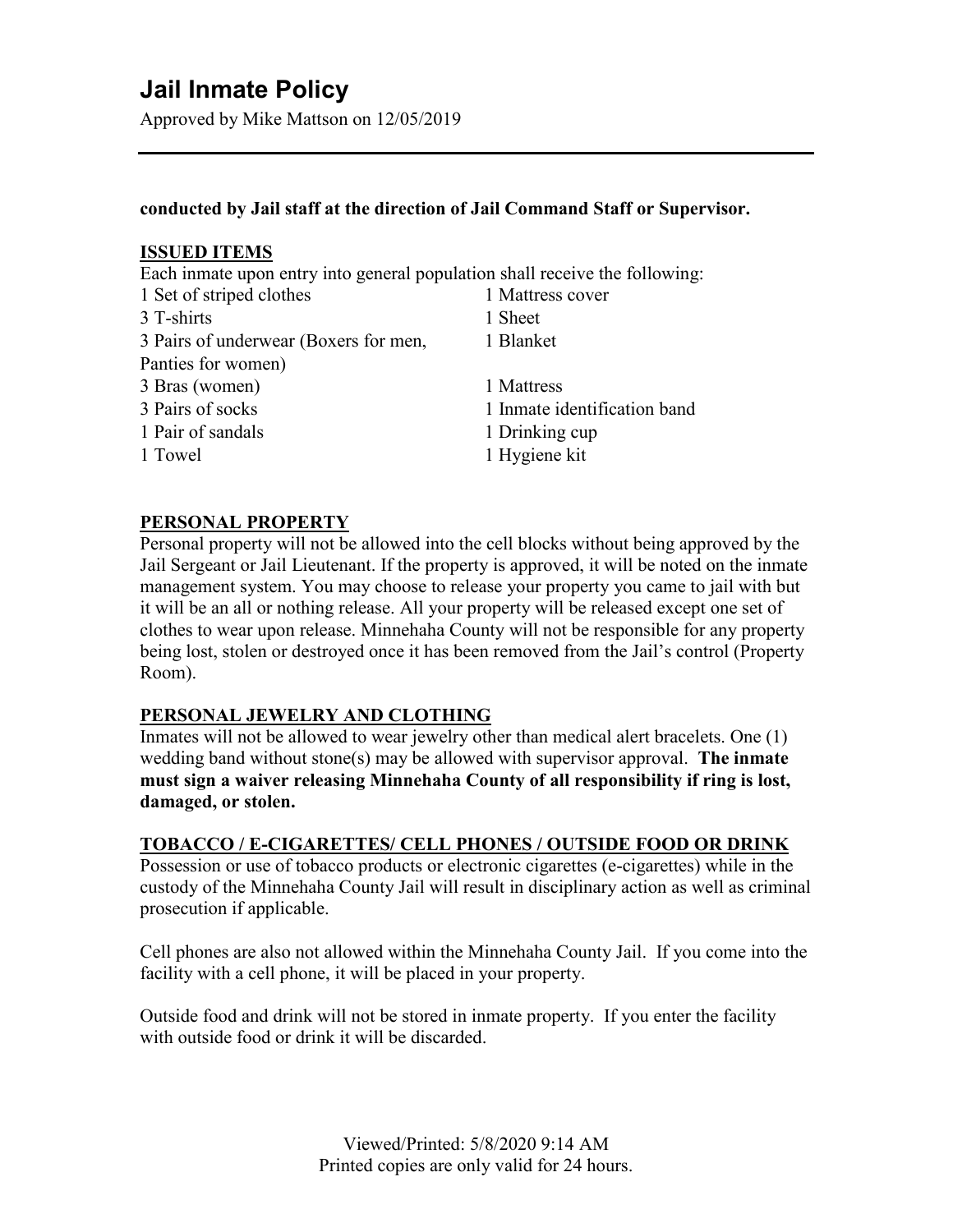Approved by Mike Mattson on 12/05/2019

### **SECTION 6: KIOSK/INMATE ACCOUNT KIOSK**

The Minnehaha County Jail has implemented a Kiosk system that serves several functions. The Kiosk system allows inmates to order commissary, send e-mails, request health services, make general requests and submit grievances. Questions concerning how to use the kiosk should be directed to correctional staff in your unit.

### **INMATE ACCOUNT (MONEY)**

Every Inmate will have an inmate account created upon being booked into the Minnehaha County Jail. All inmates bringing in money and all established inmates receiving money from outside will have the money deposited in an individual inmate account. Inmates may request that cashier's checks or money orders be placed in property. ALL CASH WILL BE DEPOSITED IN THE INMATE ACCOUNT. Only money orders, cashier's checks, and cash will be accepted; personal checks and payroll checks will not be deposited onto an inmate's account.

Upon release, a debit card will be issued for the remaining balance on your account minus any expenditures or charges.

Within the kiosk program you will be able to view your account history, order commissary items if you have sufficient funds, or indigent items if you do not. Our site code is 5500. You will need this code when setting up phone minutes. You can purchase phone minutes from your account via the phone system.

### **ROOM & BOARD**

Minnehaha County sentenced inmates will be charged a room and board fee. Room and board fees will be deducted from your inmate account daily. If you do not have funds in your account you will accrue a negative balance. The room and board fee will be \$10.00 per day.

Pending commissary orders are secondary to room and board fees. Meaning if you place a commissary order at night the money will not get pulled from your account until 1000 hours the day of delivery.

Only the sentencing judge can waive the fee. If you want to apply to have the fee waived, contact any staff member for the Room and Board Waiver form. You can only submit a waiver request for current sentences, not old ones.

Out of County sentenced Inmates and federal inmates will not be charged. Trustee inmates are also not charged room and board on the days that they work.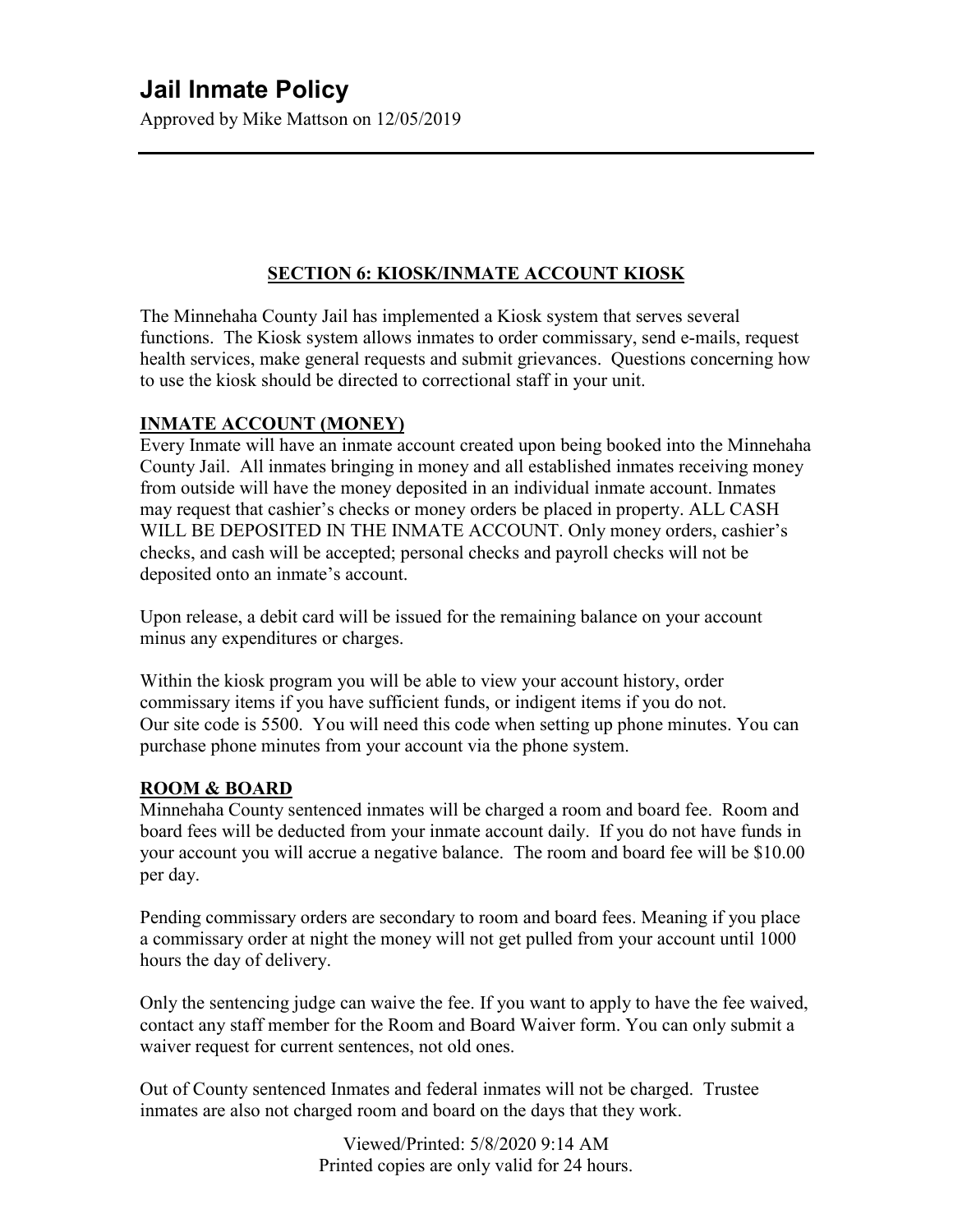Approved by Mike Mattson on 12/05/2019

Inmates with a negative account balance at the time of their release will be responsible to pay Minnehaha County for their unpaid balance. Failure to pay may result in civil lien or forfeiture proceedings against the inmate. If before such civil process occurs the inmate is detained in the Minnehaha County Jail for a new charge, the inmate's account will begin with a negative balance consistent with the amount owed.

#### **SPLIT DEPOSITS**

**If you owe money** (have a negative balance) for room and board costs or for purchased Indigent Supplies, any money deposited to your account will be split 50/50. Fifty percent of any deposit will be applied as payment towards your negative balance; the rest will be available for use to order commissary items. Again please note any pending commissary orders are secondary to room and board fees. Meaning if you place a commissary order at night the money will not get pulled from your account until 1000 hours on the day of delivery.

#### **COMMISSARY**

Commissary is a privilege, not a right. Commissary items may be purchased through the inmate kiosk. Choice of items and prices are subject to change without notice. Returns, refunds, exchanges, or credit will not be permitted/given. If you contest your order, the entire order may be returned and your account credited. It is your responsibility to check over your commissary order prior to signing for receipt of the order. Once you have signed to accept the order, it will not be changed if there is a discrepancy. The commissary order limit is \$75.00 per order. This does not include stamps. You are allowed to order three times a week.

#### **Commissary orders will be delivered to your housing unit by a commissary representative.**

#### **Tablets**

Tablets are owned and operated by CBM. You will be allowed to purchase time through commissary to use the tablets. Any inmate found abusing the tablets will be subject to disciplinary action and/or criminal action.

#### **INDIGENT STATUS**

Inmates without money available to purchase hygiene supplies, may be able to purchase indigent supplies through the kiosk. You are considered to be indigent when you have a **current balance at or below \$1.00, balance never exceeds \$1.00 in 3 days and no**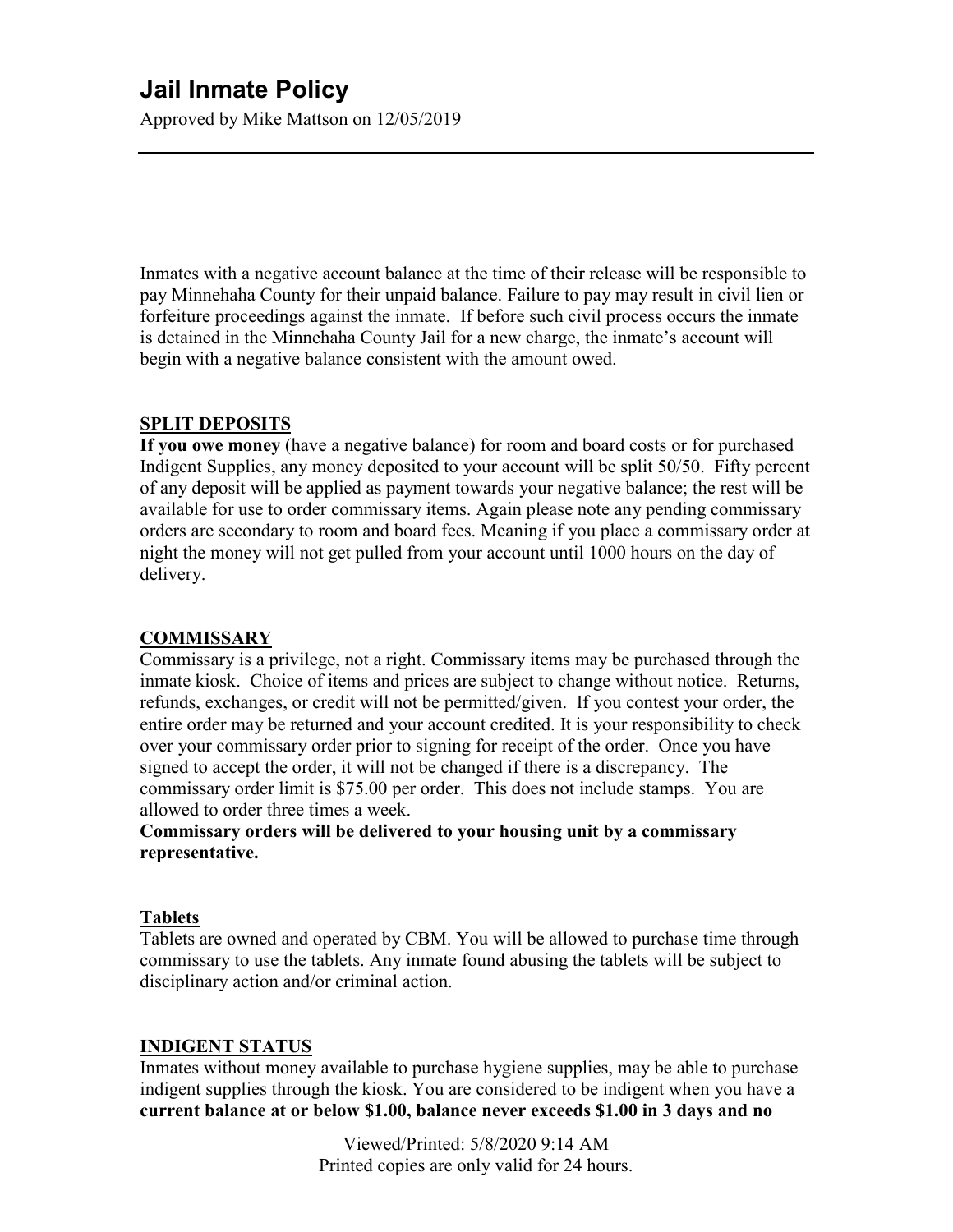Approved by Mike Mattson on 12/05/2019

#### **money deposits in the past 8 days.**

### **GENERAL INMATE REQUESTS**

Inmates may utilize the kiosk system to submit formal requests for needs that the available staff cannot immediately provide. You may have up to three (3) open requests at a time. It is your responsibility to close them once you have received a response. Prior to submitting a request on the kiosk, inmates should speak to officers present to see if the request can be handled without need to submit a request on the kiosk.

### **Requests that contain abusive/ derogatory language will not be addressed.**

Inmates are encouraged to **immediately** notify an officer if a request concerns a **threat to the immediate health or welfare of an inmate, staff or the public.** 

### **Inmates that abuse the kiosks or damage the kiosks may be subject to disciplinary and/or criminal action.**

### **INMATE GRIEVANCES**

A grievance is a complaint filed by an inmate related to any aspect of institutional life or conditions of confinement which personally affects the inmate grievant. The following are not grievable issues: Federal, State, or Local Statutes, court decisions, or decisions of an inmate's attorney, and sanctions as a result of a disciplinary action.

- 1. Procedure:
	- a. Inmates are encouraged to resolve all complaints informally through the security staff or medical staff. One exception is a sexual abuse complaint, which will be submitted in a grievance through the kiosk system. If the inmate alleges sexual abuse that grievance will not be referred to the staff member that is the subject of the complaint.
	- b. If an inmate cannot resolve their complaint through the security staff or medical staff, he/she may submit a Grievance through the kiosk system.
	- c. The inmate must state the specific nature; including, but not limited to, specific dates, times, locations, individuals involved, and any other relevant information, and explain what efforts (if any) they have taken to resolve the problem.
	- d. If the grievance concerns a threat to the immediate health or welfare of an inmate, contact a staff member immediately.
	- e. Third parties, including fellow inmates, staff members, family members, attorneys and outside advocates, are permitted to assist inmates in filing request for administrative remedies relating to the allegations of sexual abuse, and will be permitted to file such request on behalf of inmates.
	- f. Inmates may only file one grievance per issue (except sexual abuse).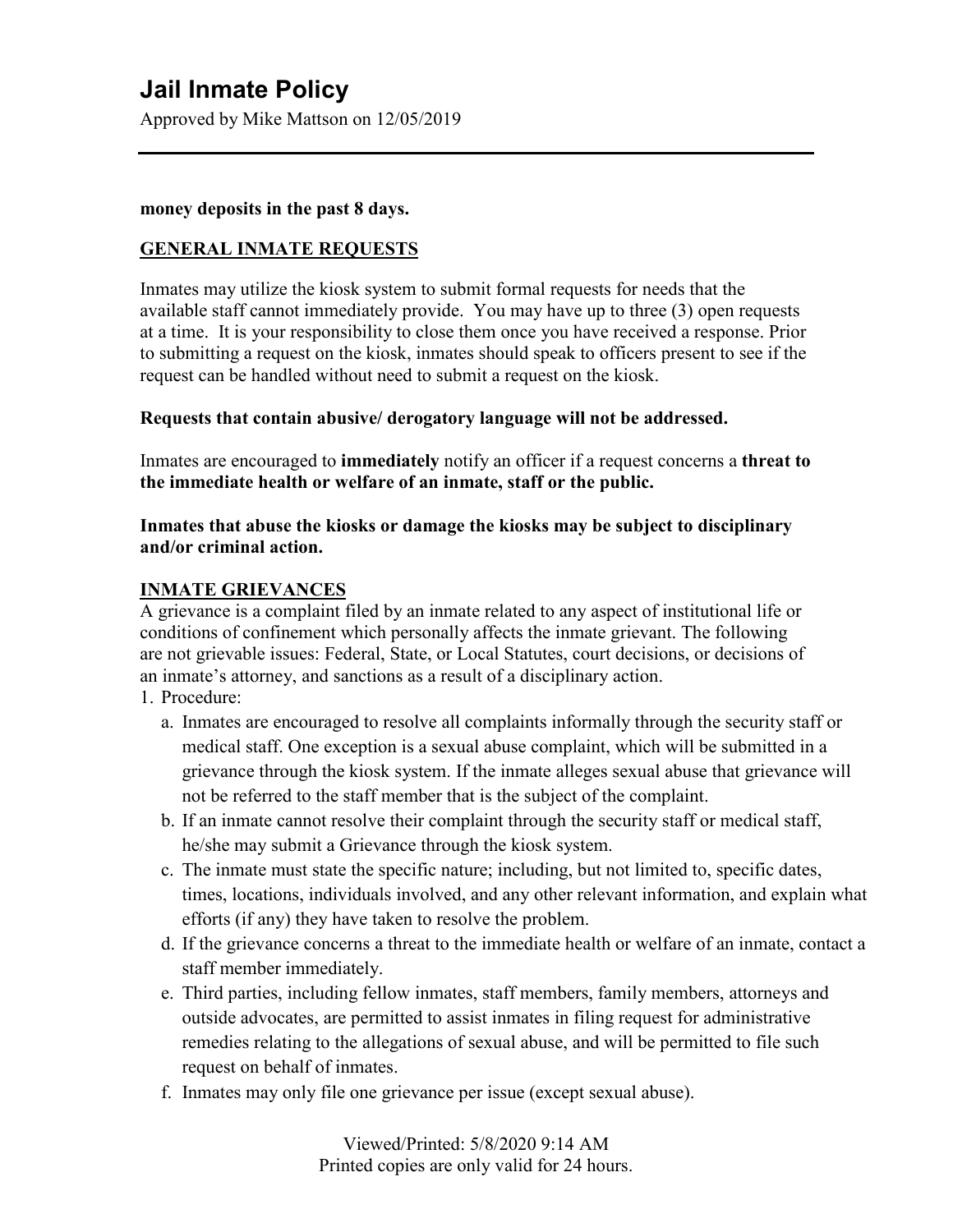Approved by Mike Mattson on 12/05/2019

### 2. Response:

- a. Grievances will be handled at the lowest possible level beginning with a shift Corporal.
- b. The shift supervisor will ensure that grievances are addressed daily.

### 3. Appeals:

- a. If the complaining inmate is not satisfied with the Corporal's response they may submit an appeal on the kiosk.
- b. Levels of appeal (in order): Sergeant, Lieutenant, Warden, Sheriff. All appeals must follow this chain of command.
- c. The inmate must submit their appeal within 3 days of receiving their response from a Corporal, indicating why he/she believes the response is not adequate.
- d. The complaining inmate may re-appeal to the Lieutenant, Warden and then the Sheriff.
- e. Appeals submitted at the Lieutenant or Warden level must be submitted within 3 days from receipt of previous response.
- f. The Warden or designee will respond within 10 days from the date of appeal.
- g. Appeals to the Sheriff must be submitted within 2 days of response from the Warden.
- h. The Sheriff or designee will respond within 15 days from the date of appeal.
- i. Once the sheriff has responded, the inmate has exhausted his/her appeals within the department and cannot appeal any further.
- 4. Abuse of the Grievance Procedures
	- a. The grievance procedure is in place to protect inmates and allow for the settling of disputes and problems that cannot be settled informally with security or medical staff. Abuse of the grievance procedures will not be tolerated.
	- b. If it is determined by the Warden that an inmate is abusing the grievance procedure, the inmate will be informed in writing that grievances are to be limited to legitimate complaints.
	- c. Examples of abuse of this policy are set forth below, but are not all inclusive:
		- 1. Grievances containing profanity, abusive language, sexual connotations or threats will not be addressed and the inmate may face disciplinary action.
	- d. If it is determined by the Warden that an inmate has submitted more than three frivolous grievances, the inmate may be subject to disciplinary action.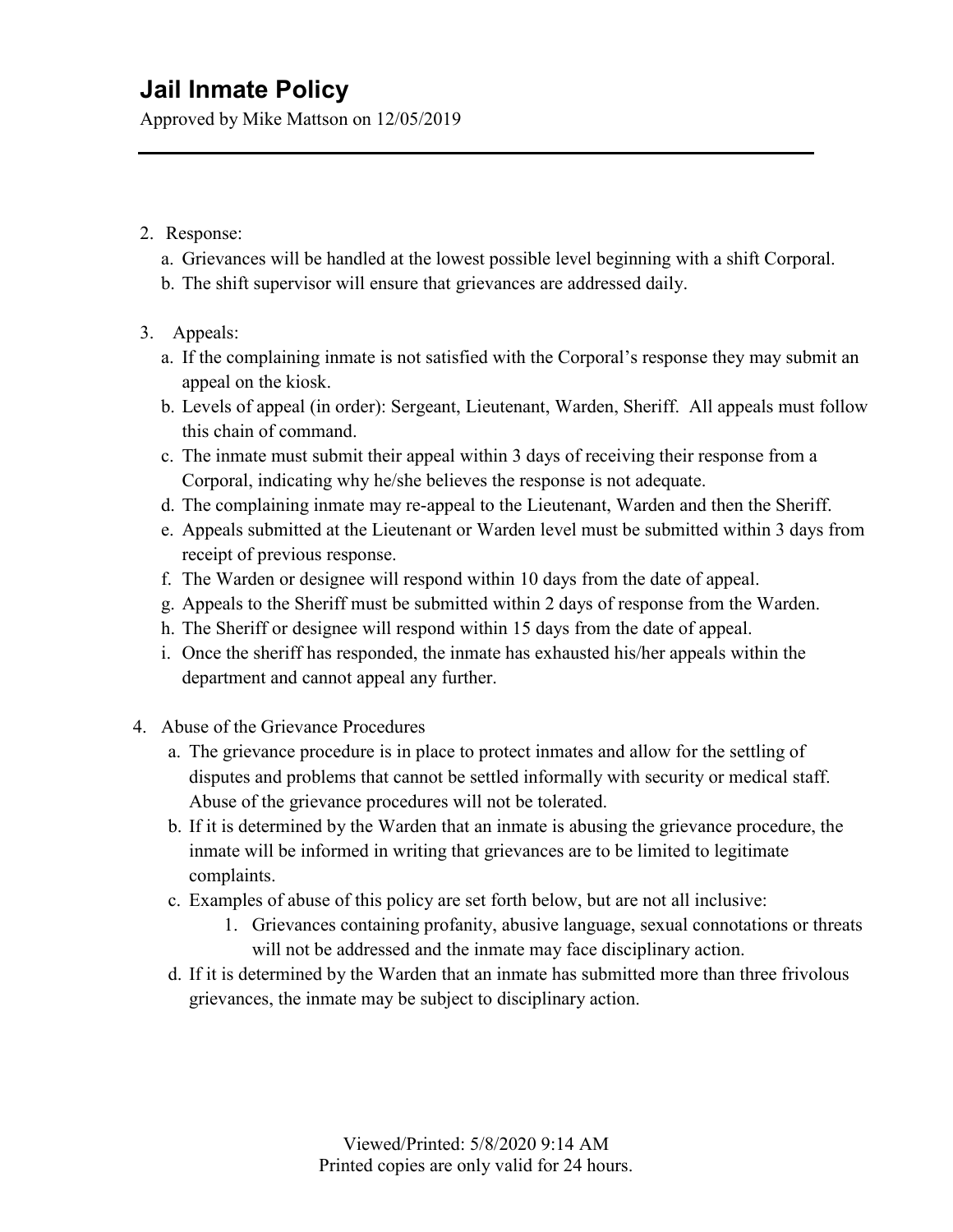Approved by Mike Mattson on 12/05/2019

### **SECTION 7: PROGRAMS**

### **ELECTRONIC MONITORING APPLICATION**

The Minnehaha County Sheriff's Office has established an Electronic Monitoring Program for participation by inmates who have been authorized by their sentencing Judge.

The EM Program provides sentenced inmates with an opportunity to maintain outside employment and stay at their residence.

Inmates requesting detailed information on EM program, should contact a staff member to view the EM information packet.

In order to fill out an EM application you must sit down with an available officer and they will walk you through the process.

### **ELECTRONIC MONITORING REQUIRMENTS**

- EM inmates are required to have EM money paid a week in advance.
- Inmates must have a verified and approved job.
- Inmates must pass an initial drug test and continue to pass subsequent random drug tests.
- Inmates must have their schedule called in, Faxed or emailed to the EM supervisor or have a permanent schedule listed.
- If you're driving, we need a copy of your vehicle registration, insurance, and driver's license or work permit.
- Inmates must have an up to date Job Site Slip.
- Electronic Monitoring candidates must have a residence.

### **SENTENCE TO SERVE INMATE WORKERS (TRUSTEES)**

Due to a constant turnover in the inmate population, there will always be a need for inmate labor. To apply for a trustee position, inmates must fill out and submit an application. Work assignments will vary. Inmates classified as a Federal inmate, awaiting extradition or have a current behavioral problem will **not** be considered. Preference will be given to those inmates serving a sentence. Each inmate who participates in this program may be eligible for a sentence reduction. Un-sentenced and out-of-county inmates may apply for inside jobs but will not be eligible for sentence reductions unless authorized by their sentencing county or judge.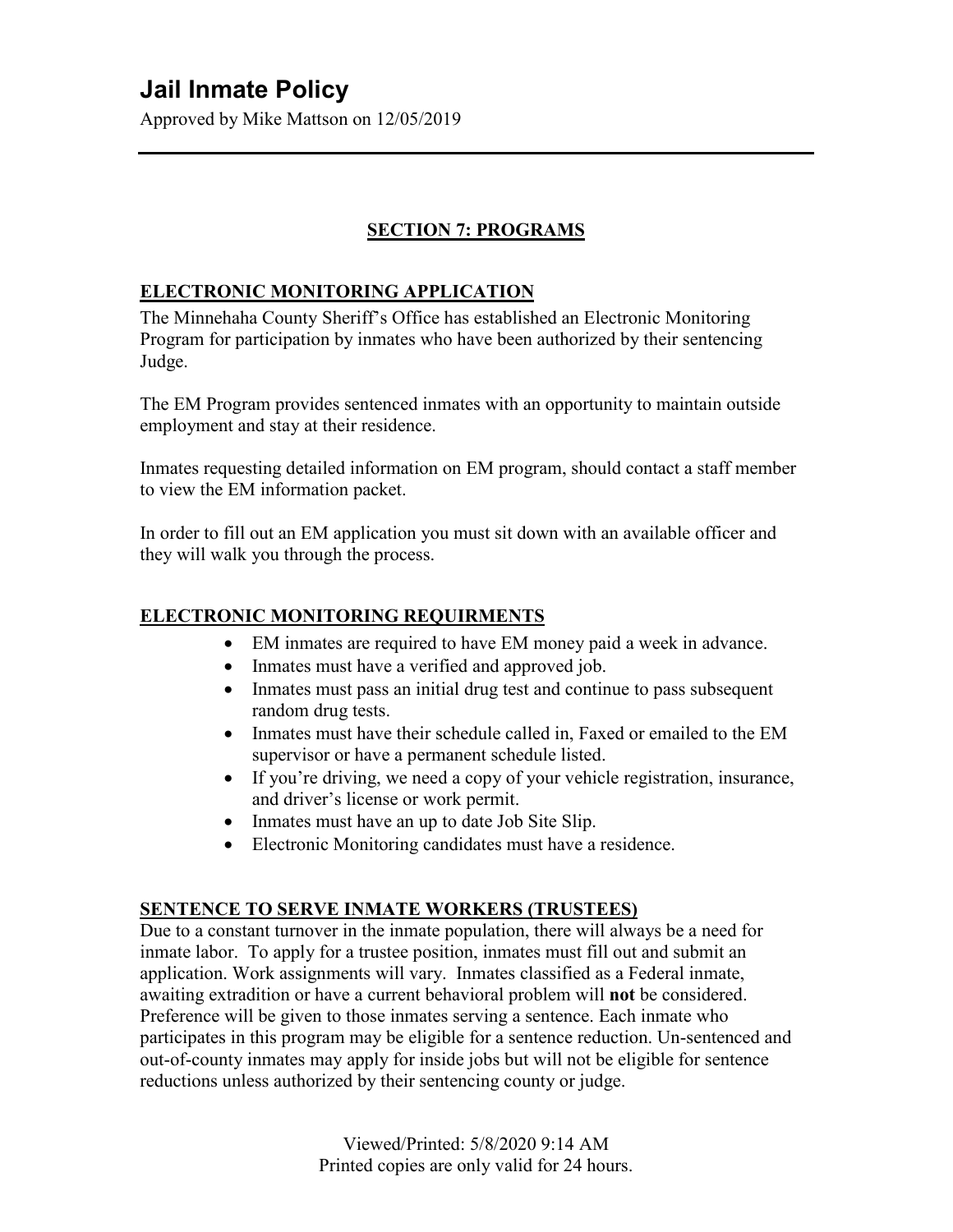Approved by Mike Mattson on 12/05/2019

#### **CHURCH AND RELIGIOUS SERVICES**

The Minnehaha County Jail has volunteers that come to the facility at various times to provide religious services. Services are offered to housing units on a rotating basis. The Minnehaha County Jail may restrict religious services as needed to maintain the security of the facility.

#### **RECREATION**

Inmates will be offered recreation once daily. Dorm Units will have the recreation area available during non-lockdown times. Recreation may be restricted due to safety, security or medical reasons.

### **LIBRARY**

A library book cart will be made available to your housing unit. Inmates will be able to possess up to two (2) books at a time from the book cart for recreational reading. If you have purchased your own books, these books will be counted towards your two (2) book limit. The book carts will be rotated between units as scheduled for the indirect housing units.

### **SECTION 8: MISCELLANEOUS**

#### **TELEVISION**

The television sets located in each unit **are a privilege and not a right** for the inmates. The televisions at the Jail are controlled by the Correctional Officers on/in the unit. The selection of the channel and the volume will be set at the discretion of the Jail staff. **Inmates are not permitted to touch the TV.**

Any inmate arguments regarding the TV may result in immediate lock down of those inmates involved.

### **LAW LIBRARY**

A law library is currently available on computer. An inmate must submit a request on the kiosk system and receive approval to use the computer law library. Approval may be based on inmate classification and on the priority of the need for legal access. **Due to high demand, an inmate's access to the law library may be limited to accommodate other inmates' requests.**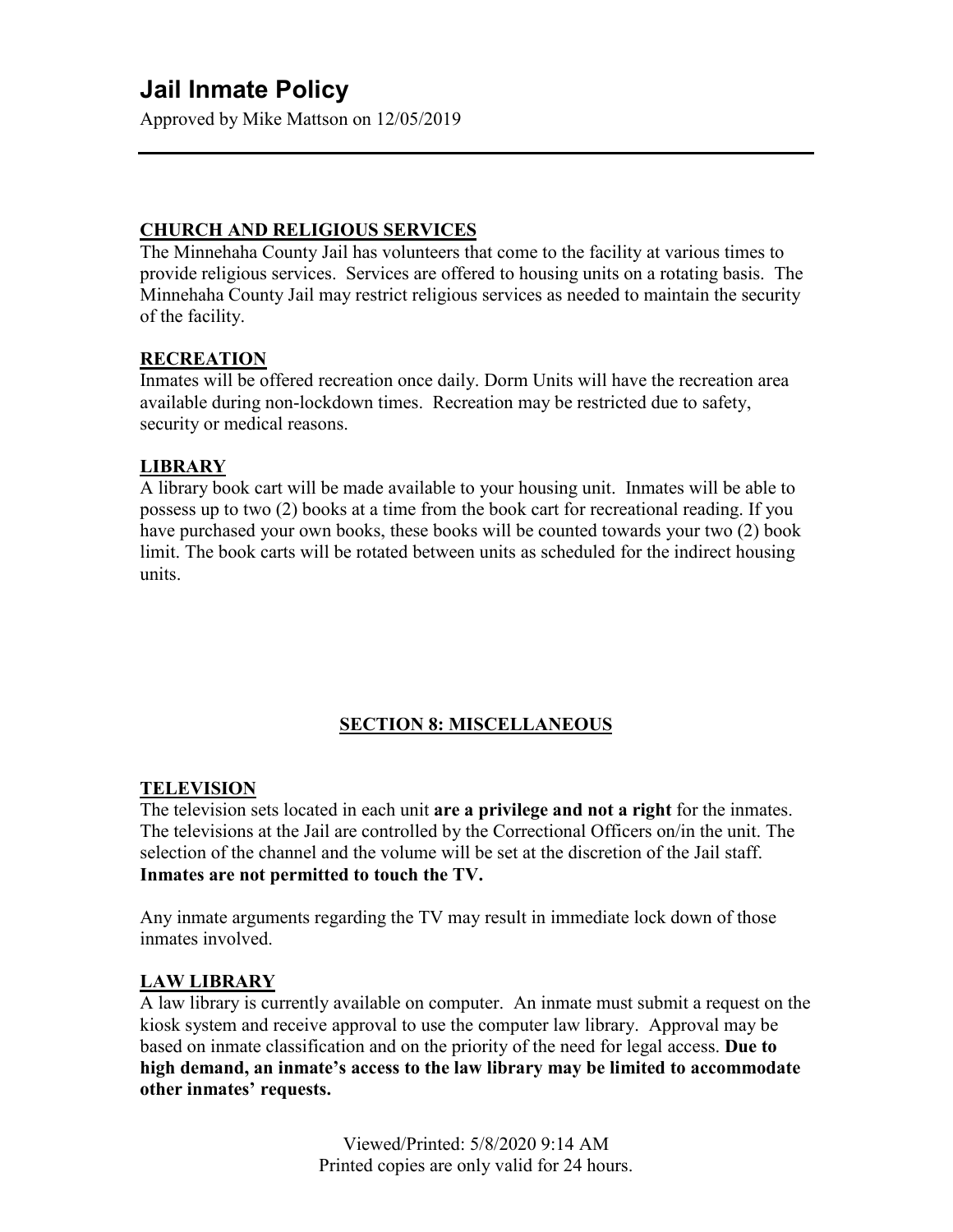Approved by Mike Mattson on 12/05/2019

#### **FOOD SERVICE**

Meals are served three (3) times daily. When you have finished eating, stack your tray and utensils in the appropriate manner. Remain seated in the day room area until trays and utensils have been accounted for and meal time has been cleared by the Housing Officer. **Do not throw cups, utensils, or trays in the garbage**; this behavior may result in disciplinary action. If utensils are missing, the entire unit may go on lock down status. Uneaten food may **NOT** be saved until later (this includes condiment packets, salt, pepper, sugar, etc.). Food shall not be taken back to the inmate's cell, or left in the day room area.

Special diets will be provided for those inmates with medical or genuine religious restrictions, but must be approved in advance by Medical Staff or Command Staff. Please note that special diets take some time to set up with kitchen staff, and may take 24-48 hours before you receive them.

If you require a religious diet, you must submit a request to Programs on the kiosk system. When your request form is addressed you will be provided a "Request for a Religious Diet" form. You must complete this form entirely. Once it is processed, you will be notified of the approval or denial of your request. This process does take time and your patience is appreciated.

### **COURT/COURTROOM BEHAVIOR**

If you have any questions regarding your court status, custody or release status, or accuracy of your release date or time, you should speak to a unit officer or submit a request with your specific question on the kiosk system.

While at court, physical contact, written or verbal communication will not be permitted between inmates and other persons except court officials and attorneys. During any Magistrate or Circuit Court appearances, all inmates are expected to behave and follow all instructions of the escorting officers. Any disruptive or disrespectful behavior will result in disciplinary action and may delay your court appearance.

### **COURT CLOTHES**

Inmates will normally wear their Jail issued uniform to court unless ordered otherwise by the court.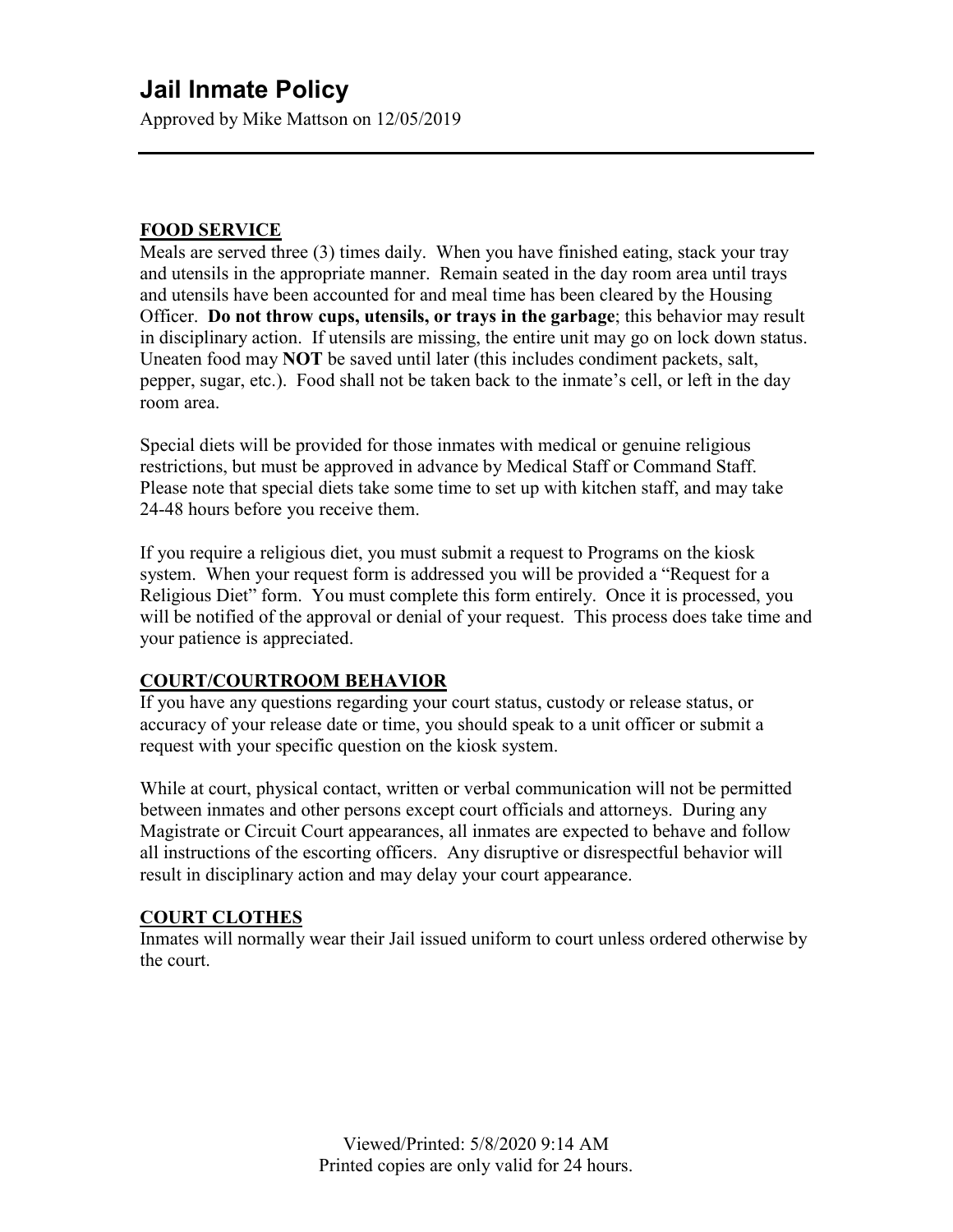Approved by Mike Mattson on 12/05/2019

### **SECTION 9: INSTITUTIONAL RULES/ DISCIPLINE**

### **DISCIPLINE TYPES**

### **Informal Discipline/Housing Unit Disciplinary Lockup**

Confinement of an inmate in an individual cell for up to 23 hours is determined by the Housing Officer. Housing unit disciplinary lock-up is used in lieu of a formal disciplinary write-up. (Inmates may submit an appeal to the supervisor)

#### **Administrative Lockup**

Confinement of an inmate in an individual cell for up to 72 hours as determined by the Shift Supervisor, Jail Lieutenant and/or Warden. Administrative Lockup may be used in lieu of a formal write-up. (Inmates may submit an appeal to the supervisor.)

#### **Formal Discipline**

Inmates that are suspected of violating Jail rules will be written up for those violations by the witnessing officer. The Shift Supervisor may place the inmate in an individual cell on lockdown status, pending the outcome of a formal hearing.

#### **RULE INFRACTIONS**

The investigating officer or his/her designee, will serve notice of violation and a copy of the rule infraction report on the inmate offender upon completion of the investigation. If the inmate desires a hearing, a separate hearing board will determine the inmate's innocence or guilt and then decide upon appropriate disciplinary action. Any or all of the restrictions in each action may be appropriately applied for disciplinary reasons.

POTENTIAL CRIMINAL CHARGES FOR PROHIBITED BEHAVIOR

Where applicable, **ANY PROHIBITED CONDUCT RESULTING IN DISCIPLINARY PROCEEDINGS OR DISCIPLINARY ACTION MAY ALSO BE REFERRED TO APPROPRIATE AUTHORITIES FOR CONSIDERATION OF CRIMINAL CHARGES**. Any sanction for those charges are a matter for the courts, separate and distinct from any authorized discipline imposed within the facility consistent with the provisions of this guidebook.

### **PROHIBITED ACTS CLASSIFIED AS MAJOR VIOLATIONS:**

Any violation of the following is punishable by up to 60 days in lock down. Loss of work release or community service status may result for violating any major infraction.

1. Any act or acts defined as felonies or misdemeanors by South Dakota State Law or Federal Law not already defined as a prohibited act. Inmates charged with a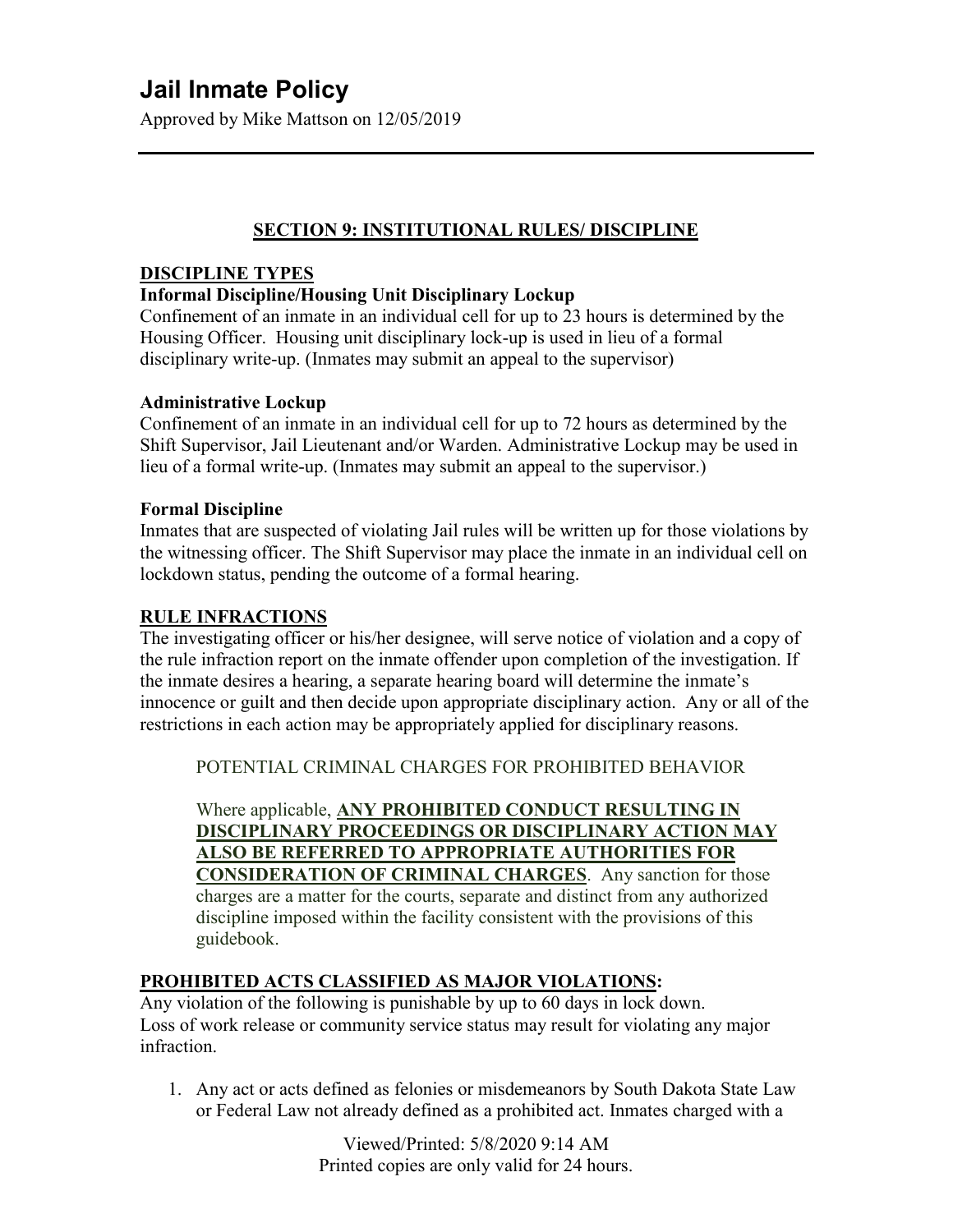Approved by Mike Mattson on 12/05/2019

violation of this rule will be given a copy of the particular law or laws allegedly violated.

- 2. Assaulting any person resulting in injury or risk of injury; including the throwing of any substance or object at any person.
- 3. Fighting with another person.
- 4. Engaging in or encouraging a riot, work stoppage, group demonstration, group food or group hunger strike.
- 5. Escape; planning, attempting, or assisting in escape; or possession of escape paraphernalia.
- 6. Tampering with or blocking any locking device or camera.
- 7. Setting a fire, attempting to set a fire, or tampering with fire detection equipment or firefighting equipment.
- 8. Use of, possession of, introduction of, or manufacturing of plans or drawings to manufacture, or attempt to procure an explosive device, ammunition, firearm, weapon, sharpened instrument, knife, hacksaw blade, wire cutter, or unauthorized tool.
- 9. Use of, possession of, introduction of, manufacturing of plans or drawings to manufacture, buy or sell, or attempt to do the same of any narcotics, narcotic paraphernalia, drugs, medicine or intoxicants not prescribed by the medical staff. To include the manufacturing of homemade alcohol (hooch).
- 10. Refusing or failing to produce a urine or breath sample, refusing to participate in a urine or breathe test, or attempting to circumvent or alter a urine or breathe test.
- 11. Threatening any person (e.g. staff, volunteers, visitors, and inmate) with bodily harm or with any offense against his/her person, his/her family or his/her property.
- 12. Extorting, blackmailing demanding or receiving money or anything of value in return for protecting someone.
- 13. Giving, offering or receiving money or anything of value as a bribe.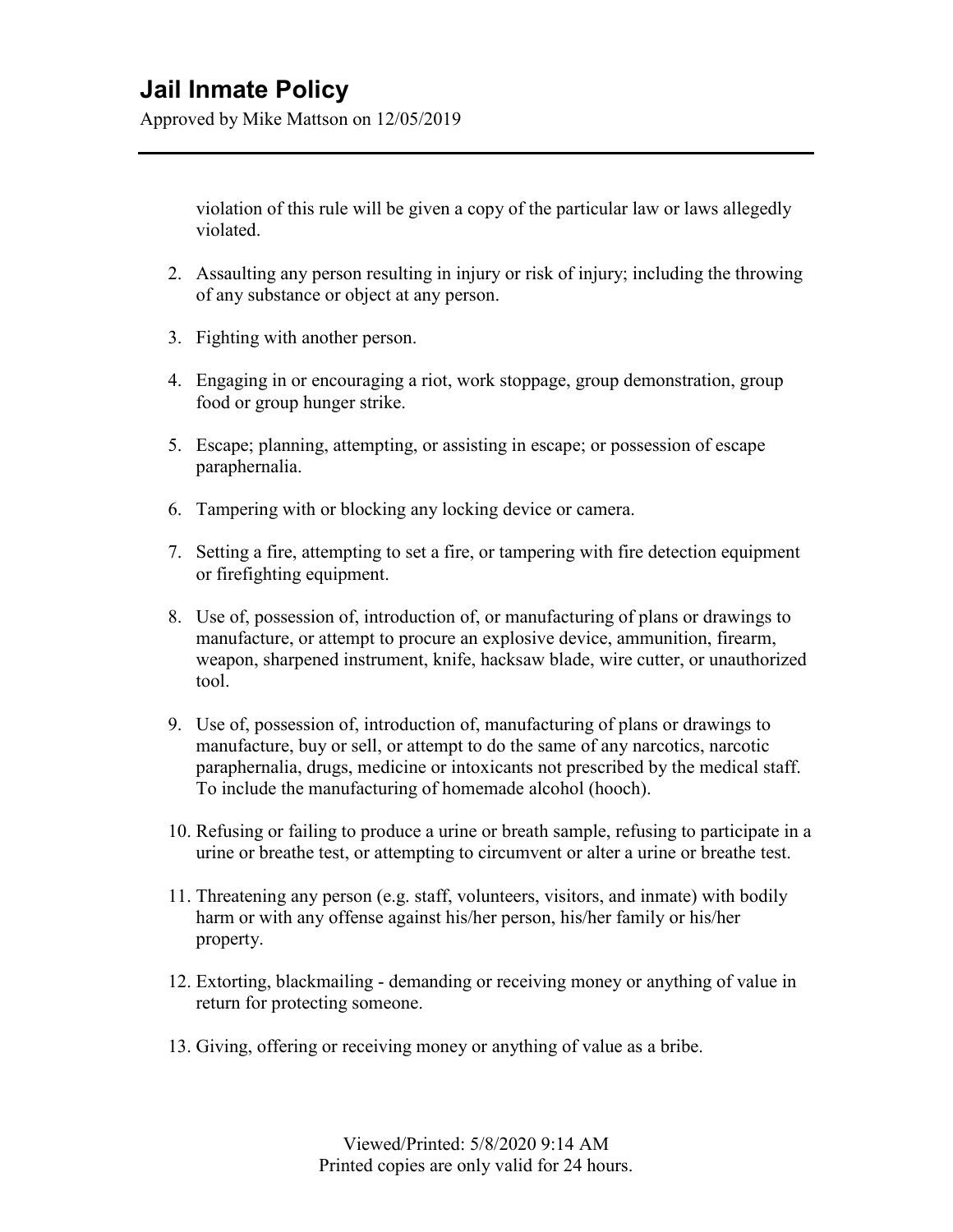Approved by Mike Mattson on 12/05/2019

- 14. Making unsolicited contact with, or in reference to any non-inmate (writing notes or letters, making suggestive remarks or gestures, inappropriate touching or seeking out personal information).
- 15. Disorderly conduct as defined below:
	- a. Conduct which disrupts or interferes with the security or good order of the institution or interfering with a staff member in the performance of his/her duties.
	- b. Insolence (any conduct, acts, or gestures verbal or non-verbal showing disrespect) toward any non-inmate or in reference to any non-inmate.
	- c. Conduct which disrupts or interferes with the security or good order of the institution or interfering with a staff member in the performance of his/her duties including circumventing or attempting to circumvent any rule, regulation or procedure contained in County policies or institutional operational memorandums.
- 16. Engaging in consensual sexual contact and/or unnatural acts, propositioning sexual contact or sexual harassment with any person.
- 17. Damaging, altering or wasting county property resulting in Major damage.
- 18. Misuse of prescribed or authorized medicine; including saving, cheeking or accumulating authorized medicine contrary to medical orders; failure to turn in medications on or before their expiration date; or using authorized medication for an unauthorized purpose, such as giving, trading or selling authorized medicine to another inmate.
- 19. Stealing (theft) or possession of stolen property.
- 20. Being in an area posted as unauthorized for inmates and/or areas inmates are not allowed to be without staff escort.
- 21. Having possession of materials used for tattooing, or administering/receiving tattoos.
- 22. Self-mutilation and/or deliberately injuring yourself or permitting others to harm you.
- 23. Failure to be present for count or interfering with the taking of count.
- 24. Failure to abide by rules or regulations governing special programs, including work release, trustee, community service or furloughs.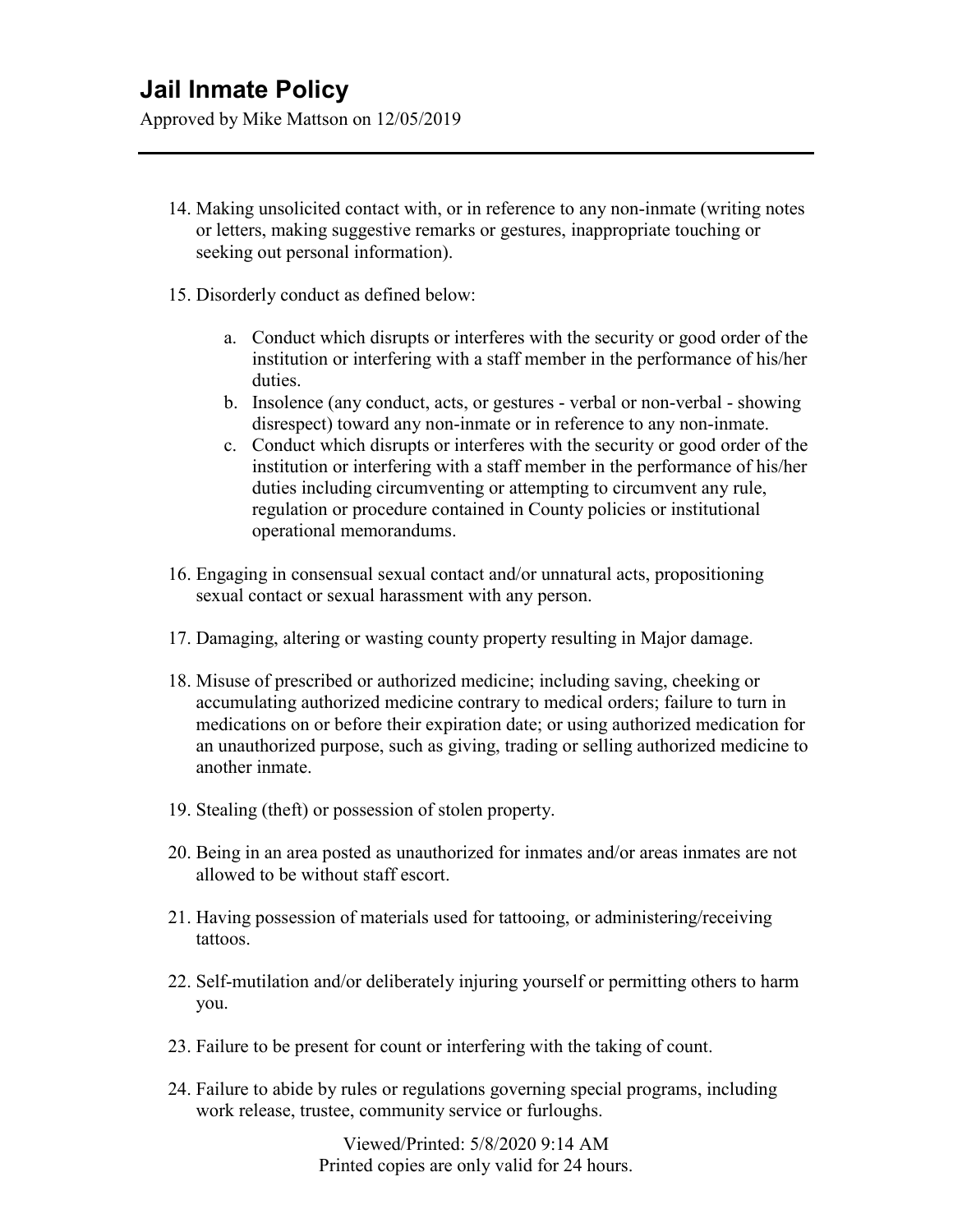Approved by Mike Mattson on 12/05/2019

- 25. Refusing to obey a verbal or written order of a staff member.
- 26. Having in your possession, living quarters, storage area or work site any article not issued to you, not purchased through the commissary, or for which you do not have special authorization; or having articles in excess of established limits; or articles which are used for unauthorized purposes.
- 27. Unauthorized contact with outsiders or visitors, or violation of a protection order issued by any court or conditions set forth as conditions of bond.
- 28. Gambling or participating in games of chance (such as poker, black-jack, gambling pools, etc.) or having in your possession any paraphernalia used in gambling (such as dice, etc.). Inmates are permitted to have playing cards and dice for board games; the determination of paraphernalia is made if the item is utilized in a game of chance for gambling purposes.
- 29. Transferring money or property to, or accepting money or property from, another inmate, a member of his/her family or his/her friends.
- 30. Counterfeiting, forging or unauthorized reproducing of any document, article of identification, money, pass, or official paper or form.
- 31. Refusing to eat for a period of seventy-two (72) hours or more, other than for a religious fast or prescribed medical reason.
- 32. Refusing to accept a program or living quarters assignment.
- 33. Engaging in gang activity, to include possession of material depicting gang symbols, specific gang colors, or any act or gesture that references gangs.
- 34. Following three (3) violations of any minor rules by an inmate within a two month period, the Warden or designee may declare that all future violations of minor rules constitute a major violation. The Warden or designee must give prior notice to the inmate concerned that future violations of the minor rules will constitute a major violation.
- 35. Attempting to commit any of the offenses in this section, aiding another person to commit any of the offenses in this section, and/or making plans to commit any of the offenses in this section and/or threatening to commit any of the offenses in this section will be considered the same as commission of the offense.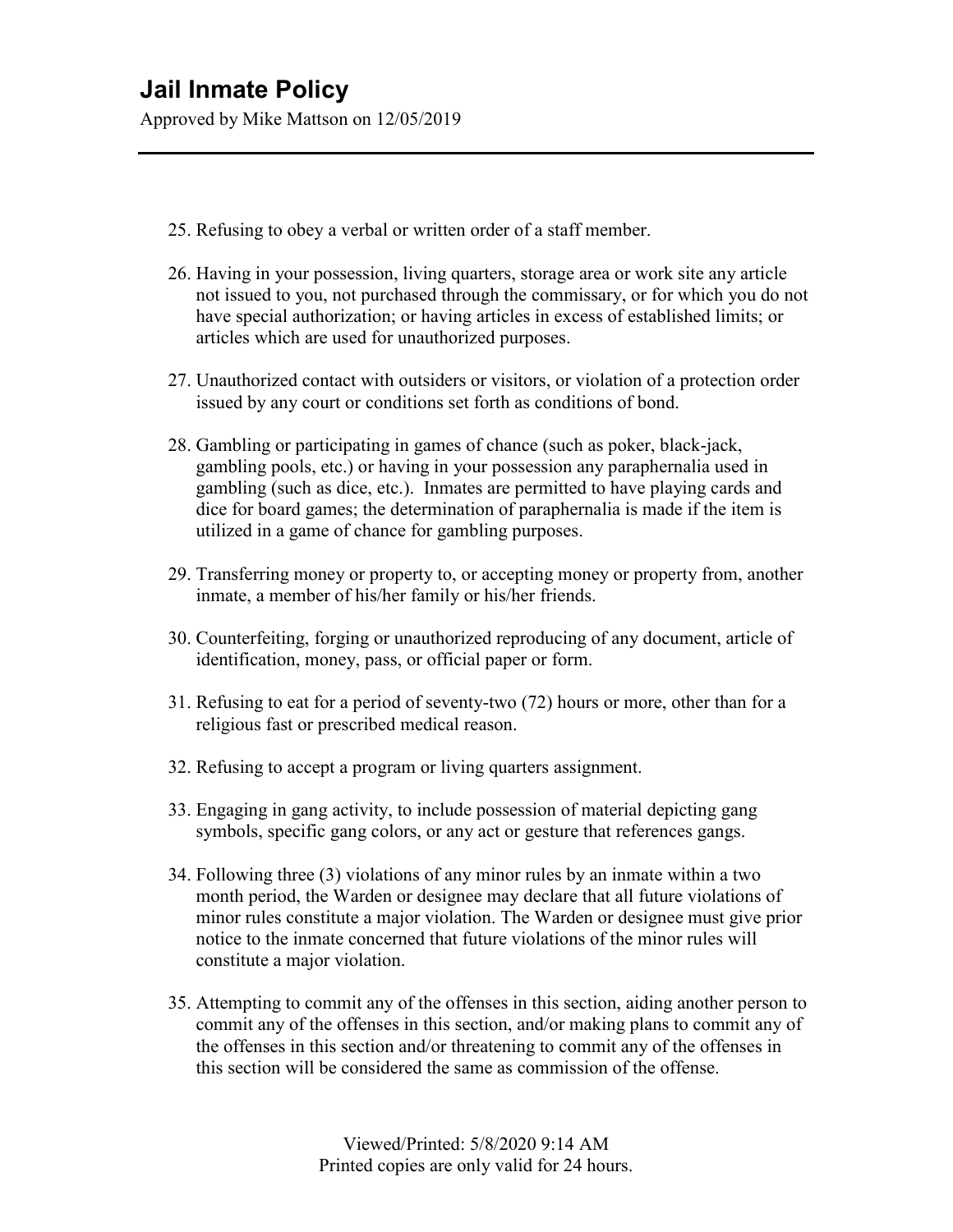Approved by Mike Mattson on 12/05/2019

**Past conduct may be used in determining any sanction you may receive for a major rule violation. You will be given notice of any disciplinary action being contemplated against you.**

**YOU MAY BE LOCKED UP PENDING A HEARING FOR VIOLATING ANY MAJOR VIOLATION. Violation of any major infraction may result in loss of work release or community service status. CERTAIN RULE VIOLATIONS MAY RESULT IN CRIMINAL CHARGES BEING BROUGHT AGAINST YOU.**

**Following three (3) convictions of major violations within a 6 month period, your file will be submitted to Jail Administration for review.**

#### **PROHIBITED ACTS CLASSIFIED AS MINOR VIOLATIONS:**

Any violation of the following is punishable by up to 30 days lock up. Loss of work release or community service status may result for violating any minor infractions.

- 1. Failure to abide by posted or written regulations/standards.
- 2. Lying or knowingly providing a false statement to a staff member.
- 3. Failure to perform work as instructed and/or failure to comply with sanitation standards; failure to make your bed as instructed or by the designated time.
- 4. Unauthorized use of telephone, intercom, visitation equipment or kiosk.
- 5. Placing any article over cell window, cell front or other windows.
- 6. Failure to comply with standards of hygiene, grooming or dress.
- 7. Failure to sleep with your head towards the door (with your head exposed) or positioning your mattress in an area other than on the bunk.
- 8. Being in a housing unit other than your own, or entering living quarters other than your own, or being on the wrong floor/tier of your housing area.
- 9. Having in your possession, living quarters, storage area or work site, any article not issued to you, not purchased through commissary, or for which you do not have special authorization; or having articles in excess of established limits, or articles which are used for unauthorized purposes.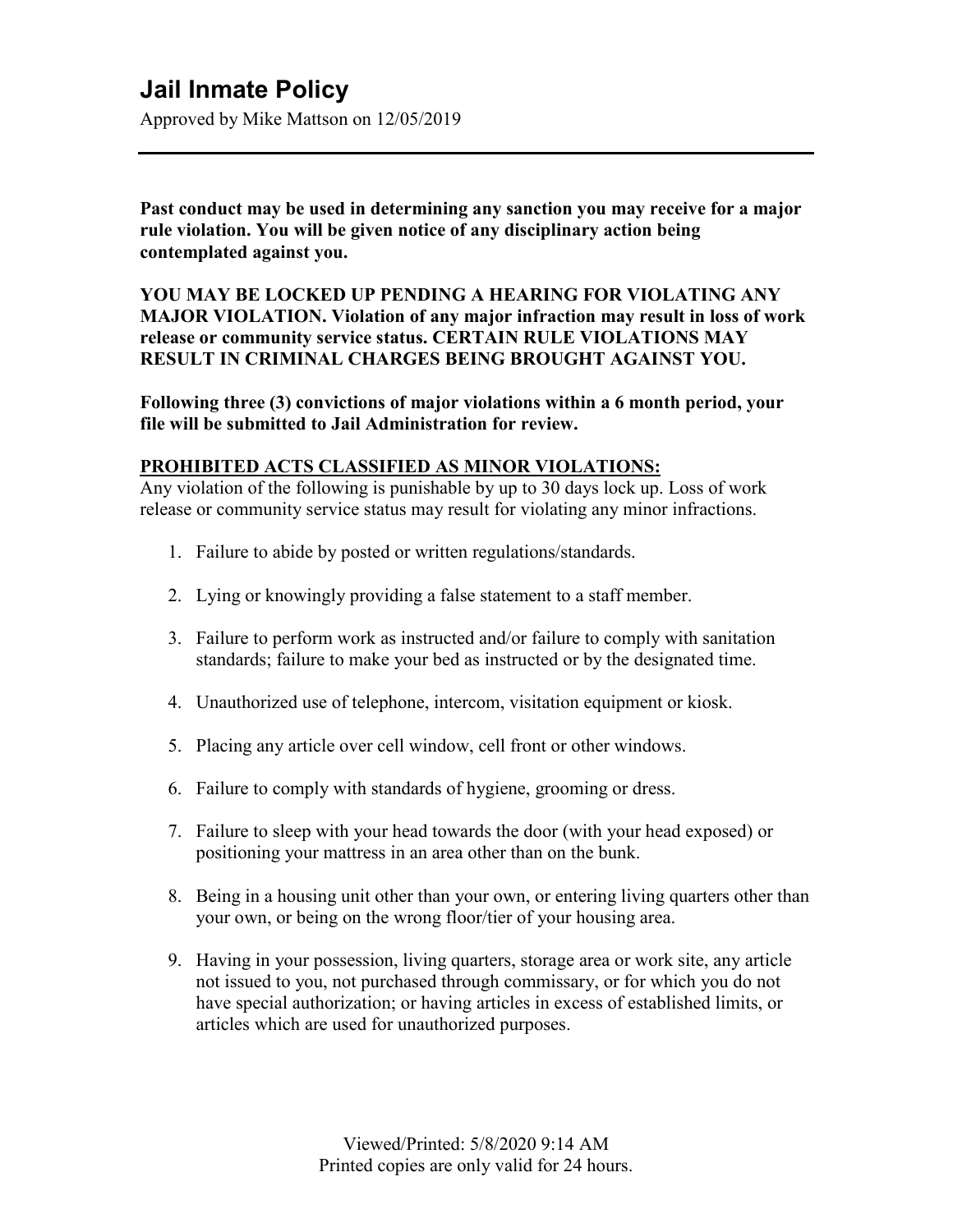Approved by Mike Mattson on 12/05/2019

#### 10. Disorderly conduct:

- a. Conduct which disrupts or interferes with the security or good order of the institution or interfering with a staff member in the performance of his/her duties.
- b. Disrupting staff during count.
- c. Inappropriate behavior during an authorized visit (e.g. flashing); or inappropriate conduct during an authorized visit (e.g. arguing, loud noises).
- d. Making unnecessary or loud noises or unruly conduct.
- 11. Possession of pornographic material.
- 12. Transferring money or property to, or accepting money or property from another inmate, a member of his/her family or his/her friends
- 13. Physical resistance or physical interference with an employee, contract service provider, volunteer or visitor at a level less than assault.
- 14. Gambling or participating in games of chance (such as poker, black-jack, gambling pools, etc.) or having in your possession any paraphernalia used in gambling (such as dice, etc.). Inmates are permitted to have playing cards and dice for board games; the determination of paraphernalia is made if the item is utilized in a game of chance for gambling purposes.
- 15. Failure to follow work release or special program rule.
- 16. Scratching or marking walls/doors or furnishings, taping or attaching pictures or other articles to walls or other furnishings.
- 17. Posting or passing personal notes without authorization.
- 18. Giving, receiving or taking extra portions of food or meal trays.
- 19. Removing food from the dining room, day area or kitchen; keeping or storing food from the meal trays.
- 20. Failure to comply with a "Cell Clean-up Order" within a 24 hour period.
- 21. Failure to comply with medical orders and/or directives including the cheeking of medication.
- 22. Violating correspondence regulations.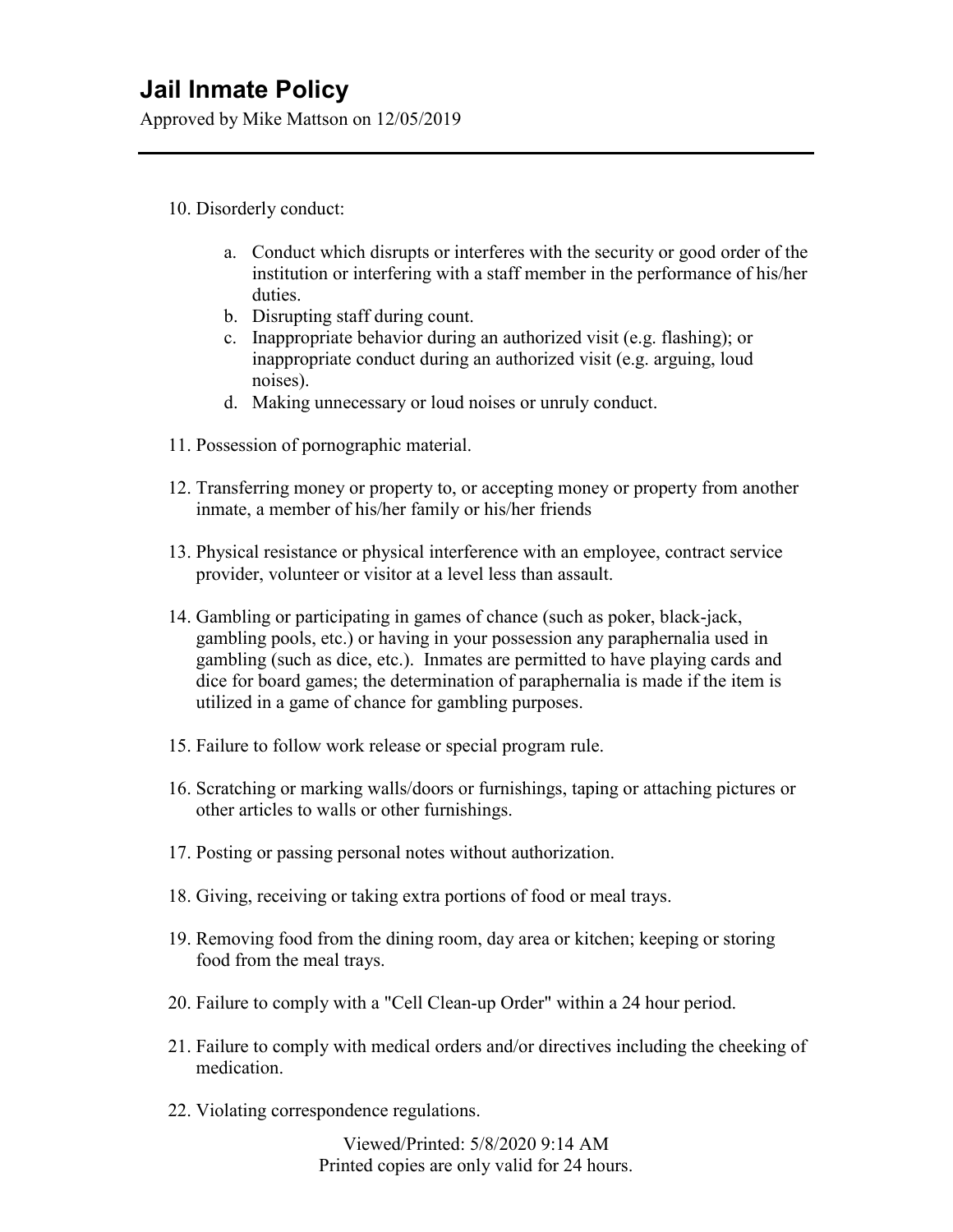Approved by Mike Mattson on 12/05/2019

- 23. Loitering.
- 24. Damaging, altering or wasting County property resulting in Minor damage.
- 25. Failure to follow a religious diet, medical diet or other special diet; or failure to pick up any meal that has been specifically prepared for you as an individual (e.g. diet tray, kosher tray, Halal tray, etc.).
- 26. Possession of unauthorized or altered personal clothing or property.
- 27. Obstructing, altering or darkening light fixtures or bulbs.
- 28. Accumulation of containers, newspapers, magazines and/or trash.
- 29. Attempting to commit any of the offenses in this section, aiding another person to commit any of the offenses in this section, and/or making plans to commit any of the offenses in this section and/or threatening to commit any of the offenses in this section will be considered the same as commission of the offense.
- 30. Following five (5) informal violations of any rules by an inmate within a two month period, the Warden or designee may declare that all future informal violations constitute a minor violation. The Warden or designee must give prior notice to the inmate concerned that future informal violations constitute a minor violation.

**Past Conduct may be used in determining any sanction you may receive for a minor rule violation. You will be given notice of any disciplinary action being contemplated against you.** 

### **CERTAIN RULE VIOLATIONS MAY RESULT IN CRIMINAL CHARGES BEING BROUGHT AGAINST YOU.**

#### **Repeated violations of minor offenses may result in the loss of work release of community service status.**

### **YOUR RIGHTS AT DISCIPLINARY HEARING**

These rights apply when you have been charged with a rule infraction. A guilty plea or conviction by the disciplinary board may result in your placement in isolation, lockup and/or a loss of privileges.

1. You must receive a copy of the Rule Infraction report containing the reporting officer's charge against you.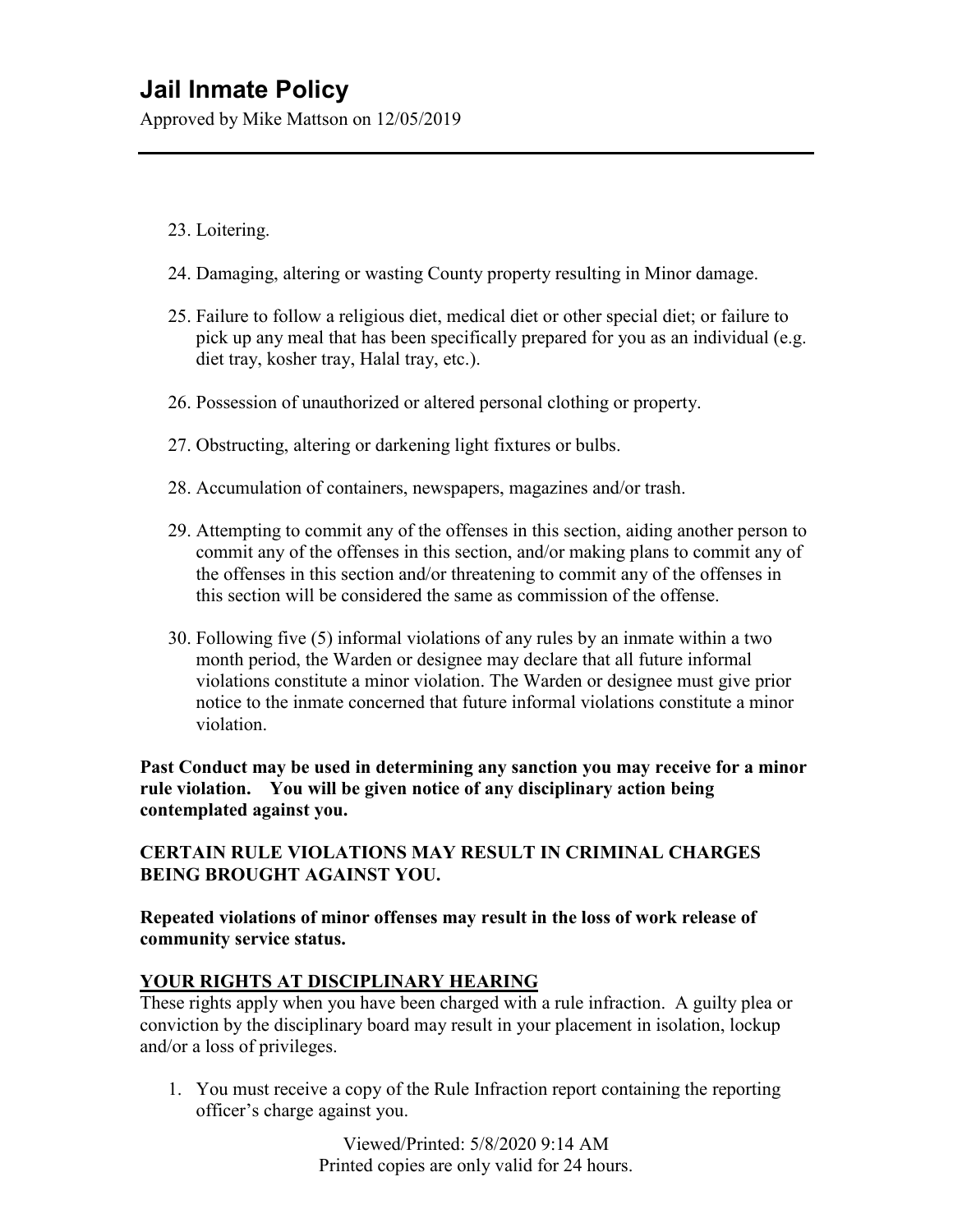Approved by Mike Mattson on 12/05/2019

- 2. You must receive two (2) copies of the Notice of Violation a pink copy and a yellow copy. The pink copy is yours. The yellow copy is to be returned within 24 hours with a plea entered or changed from your original plea at time of service. You may also enter witnesses on the yellow copy. The officer serving the Notice of Violation will forward the original to the hearing officer.
	- a. Should you desire to plead GUILTY to the charge and waive your rights to a Due Process hearing, your penalty will be as described under Penalty Upon Guilty Plea. That penalty will be imposed as soon as possible. If no penalty is entered, an eligible hearing officer will render sentence.
	- b. If you plead NO CONTEST or NOT GUILTY, you will receive a Due Process hearing and if found guilty the disciplinary board will determine any penalty imposed upon you.
- 3. The disciplinary board shall consist of two Jail staff, neither of which shall have participated as an investigator or as charging officer.
- 4. You may be eligible to be assisted at your hearing by a member of the Jail staff. Such assistance may be granted for foreign language speaking inmates or those who are not capable of understanding the process. Requests for staff assistance will be done on a case-by-case basis. (See Rule Violation Form)
- 5. You have **no** right to cross examine any witnesses who are presented against you at the hearing. You have the right to call witnesses in your own defense subject to a reasonable number which will be determined by the disciplinary board. You must indicate the name of any witnesses that you wish to be present at the hearing on the yellow copy of the Notice of Violation and return it within 24 hours to the hearing board.
- 6. You are entitled to remain in the general population pending your hearing unless it is determined that you present a threat to the security or discipline of the institution. A hearing will be held within 7 days after the Notice of Violation was served excluding weekends and holidays.

FAILURE TO RETURN THE YELLOW COPY OF THE NOTICE OF VIOLATION WITHIN 24 HOURS WILL RESULT IN AN AUTOMATIC WAIVER OF YOUR RIGHTS TO COUNSEL SUBSTITUTE AND TO CALL WITNESSES AT YOUR HEARING UNLESS YOU CAN SHOW GOOD CAUSE FOR NOT RETURNING IT.